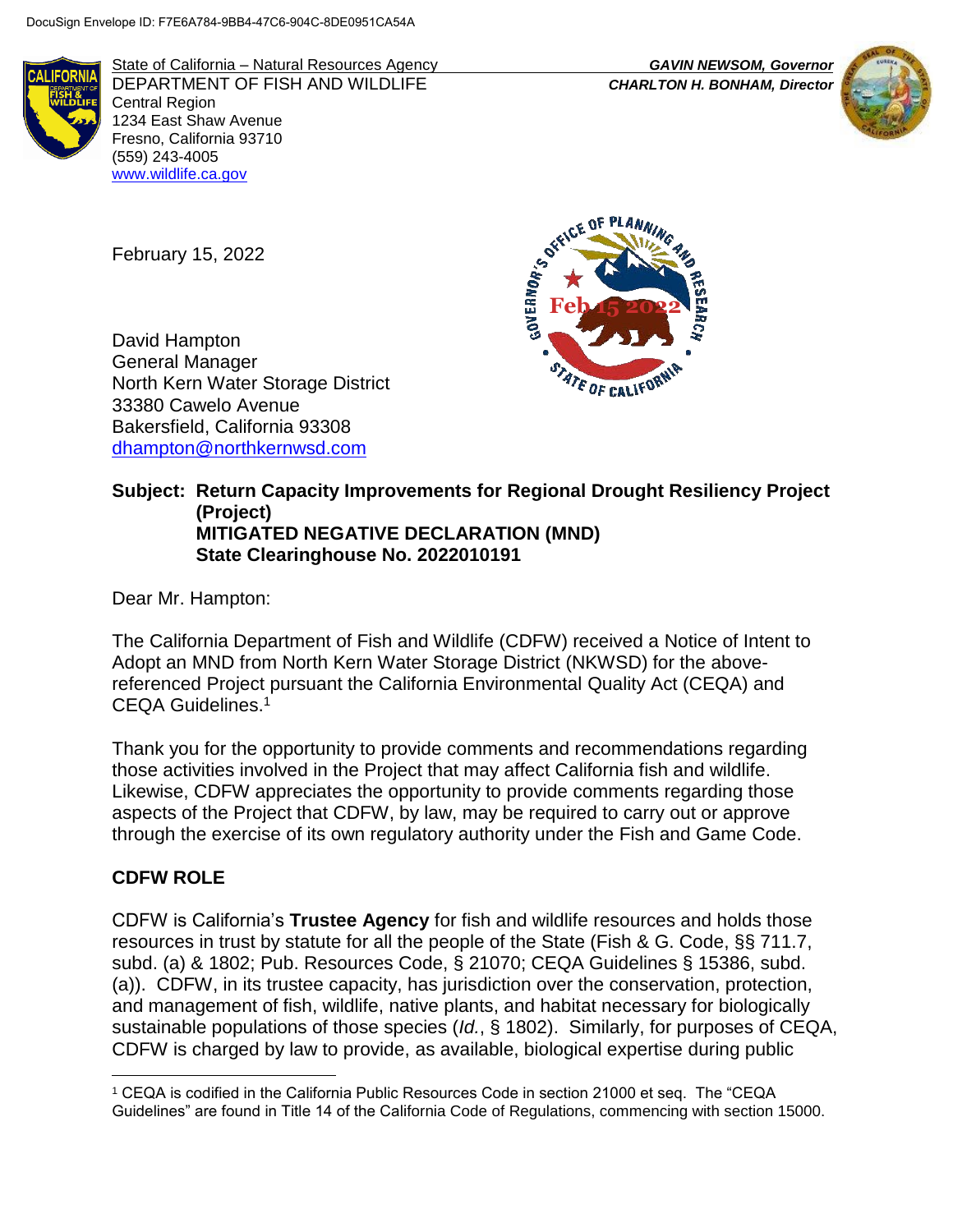agency environmental review efforts, focusing specifically on projects and related activities that have the potential to adversely affect fish and wildlife resources.

CDFW is also submitting comments as a **Responsible Agency** under CEQA (Pub. Resources Code, § 21069; CEQA Guidelines, § 15381). CDFW expects that it may need to exercise regulatory authority as provided by the Fish and Game Code. As proposed, for example, the Project may be subject to CDFW's lake and streambed alteration regulatory authority (Fish & G. Code, § 1600 et seq.). Likewise, to the extent implementation of the Project as proposed may result in "take" as defined by State law of any species protected under the California Endangered Species Act (CESA) (Fish & G. Code, § 2050 et seq.), related authorization as provided by the Fish and Game Code will be required.

**Fully Protected Species:** CDFW has jurisdiction over fully protected species of birds, mammals, amphibians and reptiles, and fish, pursuant to Fish and Game Code sections 3511, 4700, 5050, and 5515, respectively. Take of any fully protected species is prohibited and CDFW cannot authorize their incidental take for the Project.

**Bird Protection:** CDFW has jurisdiction over actions that may result in the disturbance or destruction of active nest sites or the unauthorized take of birds. Fish and Game Code sections that protect birds, their eggs, and nests include section 3503 (regarding unlawful take, possession, or needless destruction of the nest or eggs of any bird), section 3503.5 (regarding the take, possession, or destruction of any birds-of-prey or their nests or eggs), and section 3513 (regarding unlawful take of any migratory nongame bird).

**Water Rights:** The capture of unallocated stream flows to artificially recharge groundwater aquifers is subject to appropriation and approval by the State Water Resources Control Board (SWRCB) pursuant to Water Code § 1200 et seq. CDFW, as Trustee Agency, is consulted by SWRCB during the water rights process to provide terms and conditions designed to protect fish and wildlife prior to appropriation of the State's water resources. Certain fish and wildlife are reliant upon aquatic and riparian ecosystems, which in turn are reliant upon adequate flows of water. CDFW therefore has a material interest in assuring that adequate water flows within streams for the protection, maintenance, and proper stewardship of those resources. CDFW provides, as available, biological expertise to review and comment on environmental documents and impacts arising from Project activities.

# **PROJECT DESCRIPTION SUMMARY**

The Project includes replacing four wells and installing three discharge outfalls and approximately 3.96 miles of pipeline. The four replacement wells would be located in agricultural land within 100 feet of the existing wells. The NKWSD would connect a total of nine wells, including the four replacement wells and five other existing wells, to the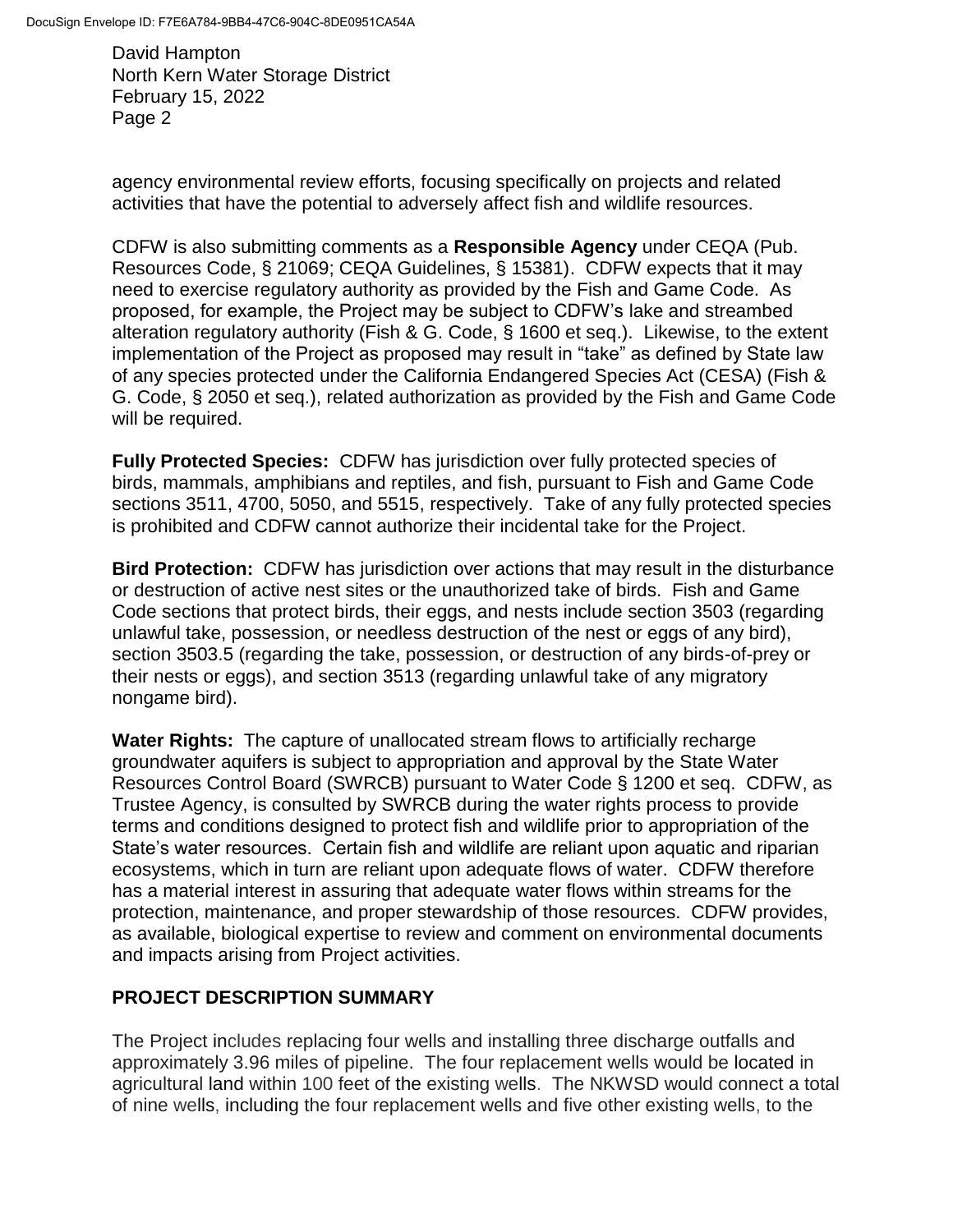Friant-Kern Canal. Two wells would be connected to a new discharge outfall at Mile Post (MP) 129.93. Four wells would be connected to a new discharge outfall at MP 131 .29. Two wells would be connected to a new discharge outfall at MP 137.36. The NKWSD would use an existing discharge outfall (MP 142.01) for one well. The new discharge outfalls would be installed below the top-of-bank within the Friant-Kern Canal prism. Each connection would require a standard turn-in and small delivery gate for control.

The pipeline construction corridor would be up to 50 feet wide to account for the trenches, access routes, materials staging, and overburden stockpiling. A maximum of approximately 24 acres of land would be temporarily disturbed by Project activities in the pipeline construction corridor.

### **Proponent:** NKWSD

**Objectives:** The proposed Project would improve long-term resiliency to drought, improve water conveyance to allow for the return of previously stored water to the NDWSD and the NKWSD banking partners, and help achieve the U.S. Bureau of Reclamation's WaterSMART Drought Response Program goals of modernizing infrastructure.

**Location:** The Project components will be implemented within the NKWSD service area in unincorporated Kern County, east of the communities of Shafter and Wasco.

**Timeframe:** Project implementation to drill the four replacement wells and install the pipeline is proposed for late winter or spring of 2022, or as soon as environmental approvals are obtained regardless of the month or season. The three Friant-Kern Canal discharge outfalls are proposed for construction during the typical maintenance period of November through January. Project activities would occur during the day, from 30 minutes prior to sunrise to 30 minutes following sunset.

### **COMMENTS AND RECOMMENDATIONS**

CDFW offers the comments and recommendations below to assist NKWSDin adequately identifying and/or mitigating the Project's significant, or potentially significant, direct and indirect impacts on fish and wildlife i.e., (biological) resources. Editorial comments or other suggestions may also be included to improve the document. Based on a review of the Project description, a review of California Natural Diversity Database (CNDDB) records, a review of aerial photographs of the Project and surrounding habitat, several special status species could potentially be impacted by Project activities.

In particular, CDFW is concerned regarding potential impacts for the following special status wildlife species and habitats known to occupy the Project area: the State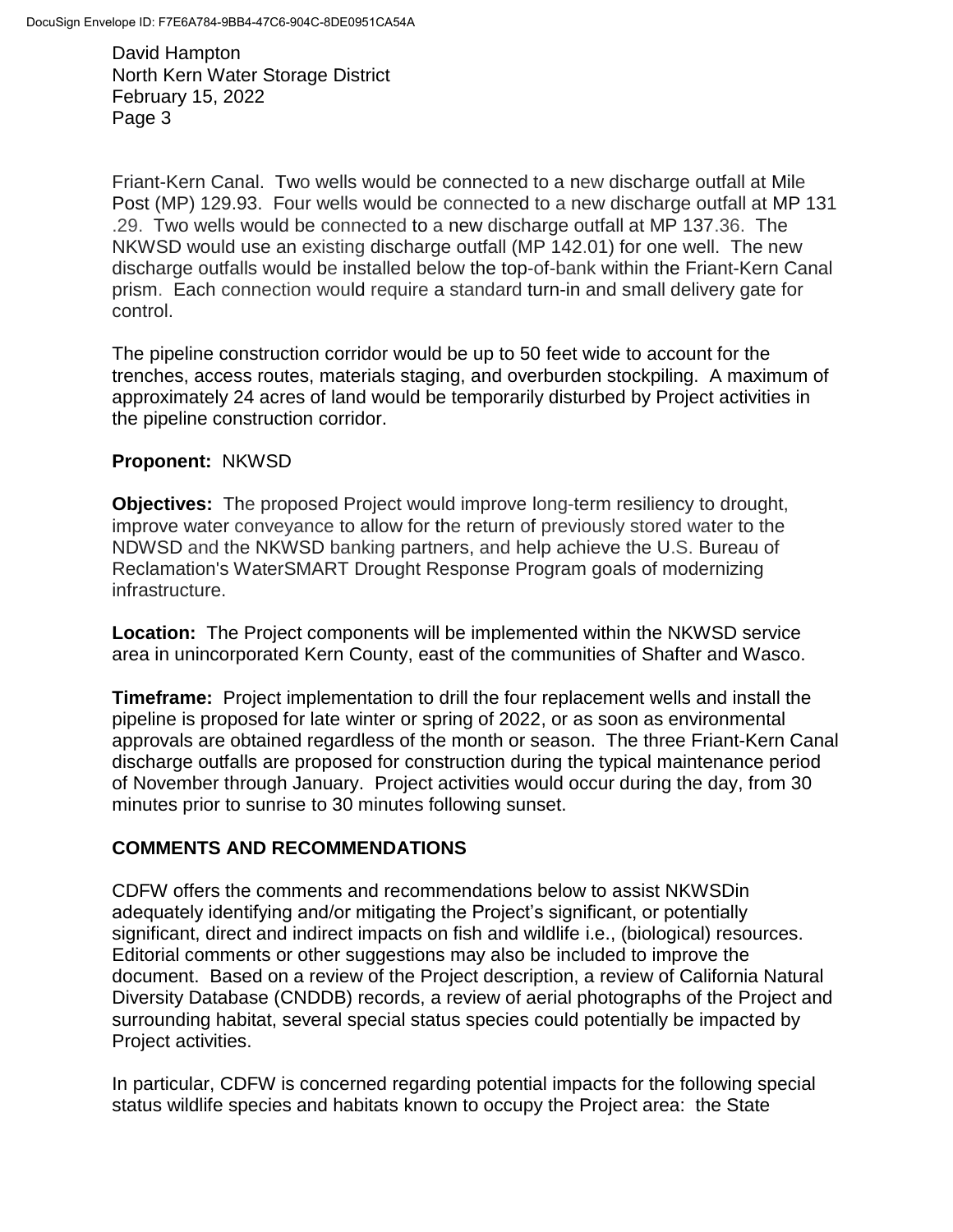threatened and federally endangered San Joaquin kit fox (*Vulpes macrotis mutica*); the State and federally endangered Tipton kangaroo rat (*Dipodomys nitratoides nitratoides*); the State and federally endangered and State fully protected blunt-nosed leopard lizard (*Gambelia sila*); the State threatened Swainson's hawk (*Buteo swainsoni*) and tricolored blackbird (*Agelaius tricolor*); the State fully protected white-tailed kite (*Elanus leucurus*); and the State species of special concern burrowing owl (*Athene cunicularia*), American badger (*Taxidea taxus*), and California glossy snake (*Arizona elegans occidentalis*). Suitable habitat for Crotch bumble bee (*Bombus crotchii*) occurs in the Project vicinity. Other species of birds, amphibians, reptiles, mammals, fish, and plants also compose the local ecosystem within the Project boundary. Poso Creek and associated riparian habitat are located adjacent to the Project.

Please note that the CNDDB is populated by and records voluntary submissions of species detections. As a result, species may be present in locations not depicted in the CNDDB but where there is suitable habitat and features capable of supporting species. A lack of an occurrence record in the CNDDB does not mean a species is not present. In order to adequately assess any potential Project related impacts to biological resources, surveys conducted by a qualified wildlife biologist/botanist during the appropriate survey period(s) and using the appropriate protocol survey methodology are warranted in order to determine whether or not any special status species are present at or near the Project area.

CDFW recommends that the following modifications and/or edits be incorporated into the MND, including proposed avoidance, minimization, and compensatory measures, prior to its adoption by NKWSD.

**Would the Project have a substantial adverse effect, either directly or through habitat modifications, on any species identified as a candidate, sensitive, or special-status species in local or regional plans, policies, or regulations, or by CDFW or United States Fish and Wildlife Service (USFWS)?**

# **COMMENT 1: San Joaquin kit fox (SJKF)**

**Issues and Impacts**: SJKF occurrences have been documented within the NKWSD boundary (CDFW 2022). Habitat loss resulting from land conversion to agricultural, urban, and industrial development is the primary threat to SJKF (Cypher et al. 2013). Kern County supports relatively large areas of high and medium suitability SJKF habitat (Cypher et al. 2013). The Project area is bordered by highly suitable habitat in an area that is otherwise under intensive agriculture.

Mitigation Measure BIO-1 (MM BIO-1) in page 3-30 of the MND states that a preconstruction clearance survey for SJKF will be conducted not more than 30 days prior to the initiation of ground-disturbing activities. If potential dens for SJKF are found, exclusion zones will be established and maintained, in accordance with the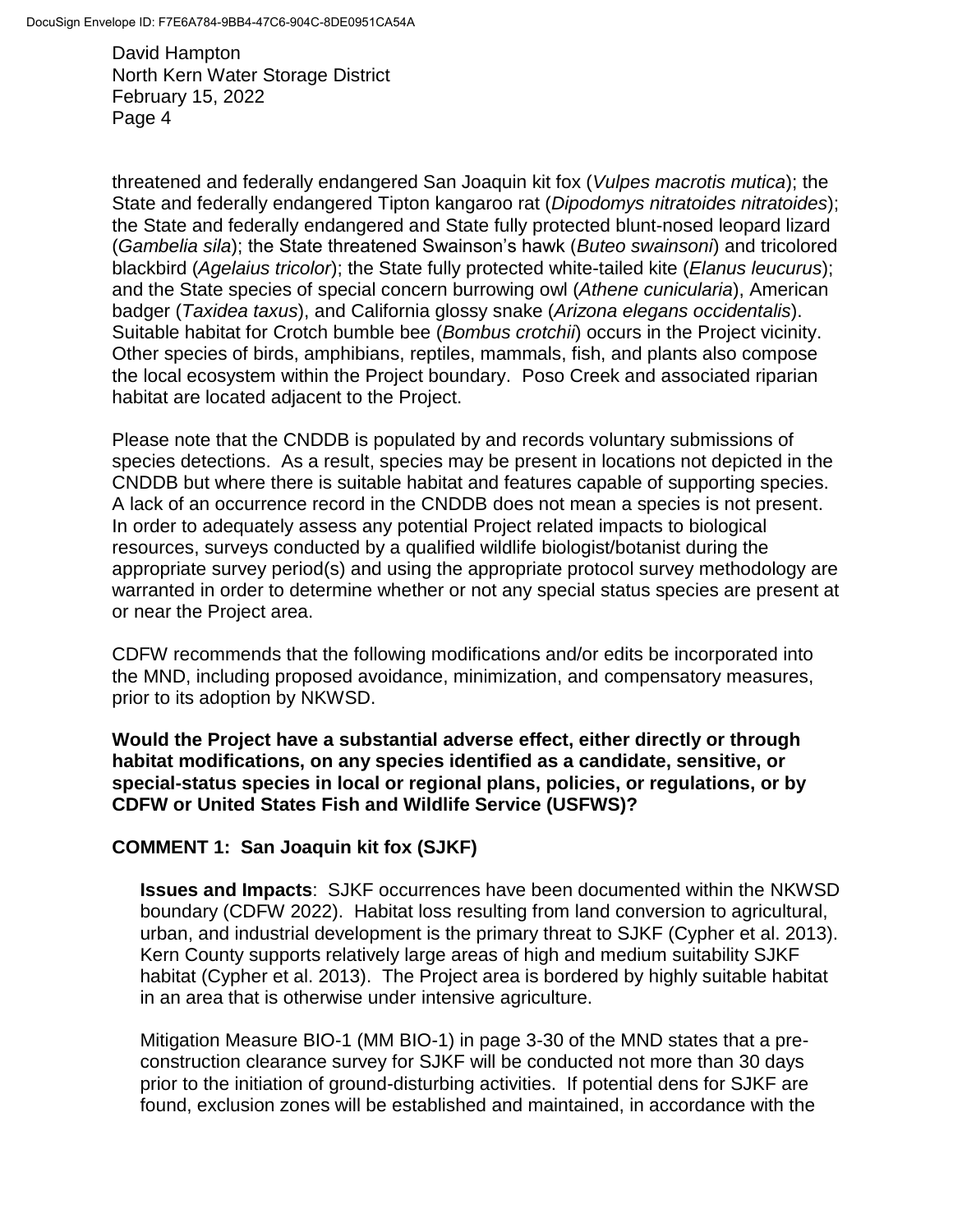*Standardized Recommendations for Protection of the Endangered San Joaquin Kit Fox Prior to or During Ground Disturbance* (USFWS 2011). If wildlife are observed inside a pipe, the pipe will not be moved, and the animal will be allowed to leave on its own. If trapped or injured animals are observed in a trench, Project activities will stop and escape ramps or structures will be installed to allow the animal to escape. However, such activity (capture) warrants obtaining an Incidental Take Permit (ITP) pursuant to Fish and Game Code section 2081, subdivision (b); the MND does not specify consultation with CDFW regarding take of SJKF in association with these activities.

In addition to grassland and shrubland habitats, SJKF den in right-of-ways, agricultural and fallow/ruderal habitat, dry stream channels, canal levees, etc., and populations can fluctuate over time. SJKF are also capable of occupying urban environments (Cypher and Frost 1999). SJKF may be attracted to active construction areas due to the type and level of ground-disturbing activities and the loose, friable soils resulting from intensive ground disturbance. In addition to grassland and shrubland habitats, SJKF will forage in fallow and agricultural fields and utilize streams and canals as dispersal corridors. As a result, there is potential for SJKF to occupy all areas within the Project boundary and surrounding area. Without appropriate avoidance and minimization measures for SJKF, potential significant impacts associated with construction include habitat loss, den collapse, inadvertent entrapment, reduced reproductive success, reduction in health and vigor of young, and direct mortality of individuals.

### **Recommended Mitigation Measure 1: SJKF Habitat Assessment**

For all Project-specific components including construction, staging, and land conversion, CDFW recommends that a qualified biologist conduct a habitat assessment in advance of project implementation, to determine if the Project area or its immediate vicinity contains suitable habitat for SJKF.

#### **Recommended Mitigation Measure 2: SJKF Surveys and Minimization**

CDFW recommends assessing presence/absence of SJKF dens within project areas by having qualified biologists conducting surveys of Project areas and a 500-foot buffer of Project areas to detect SJKF and their sign. CDFW also recommends following the USFWS (2011) *Standardized recommendations for protection of the San Joaquin kit fox prior to or during ground disturbance* during Project implementation.

#### **Recommended Mitigation Measure 3: SJKF Take Authorization**

SJKF activity or detection warrants consultation with CDFW to discuss how to avoid take or, if avoidance is not feasible, to acquire an ITP prior to ground-disturbing activities, pursuant to Fish and Game Code section 2081, subdivision (b).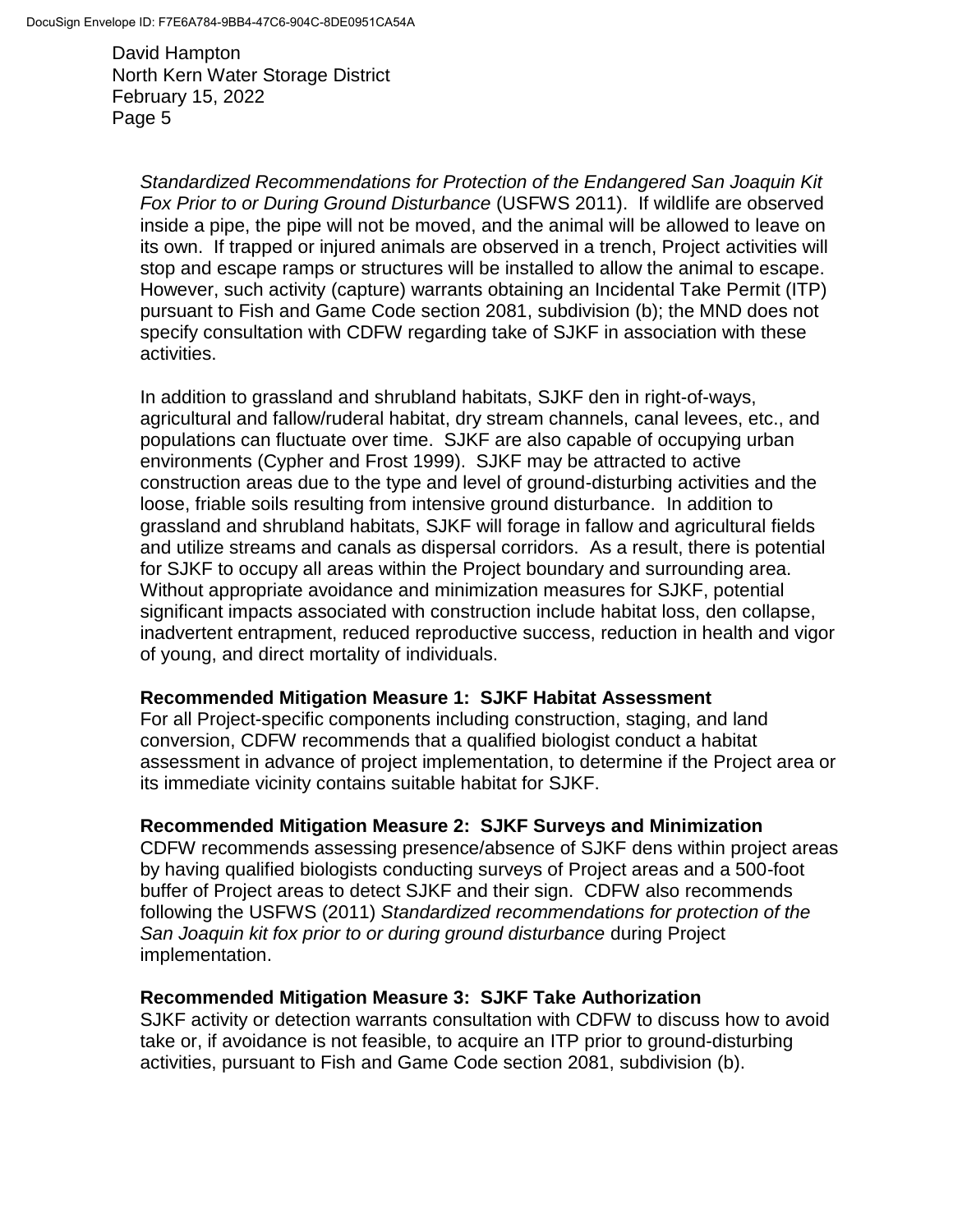## **COMMENT 2: Tipton Kangaroo Rat (TKR)**

**Issues and Impacts**: The MND acknowledges that TKR have been documented within areas of suitable habitat within and adjacent to NKWSD (CDFW 2022). Suitable TKR habitat includes areas of grassland, upland scrub, and alkali sink habitats that contain requisite habitat elements, such as small mammal burrows.

MM BIO-1 states that if burrows showing potential evidence of occupation by TKR are identified, a qualified biologist will determine an appropriate exclusion zone that will be maintained to prevent disturbance of the burrows and occupants. The MND does not specify a biological basis for determining potential occupation by TKR or how an adequate no-disturbance buffer will be determined to avoid take or significant impacts.

Habitat loss resulting from agricultural, urban, and industrial development is the primary threat to TKR. Very little suitable habitat for this species remains along the edges of the southern San Joaquin Valley floor (ESRP 2019a). Areas of suitable habitat within NKWSD represents some of the only remaining undeveloped land in the vicinity, which is otherwise intensively managed for agriculture. Without appropriate avoidance and minimization measures for TKR, potential significant impacts include loss of habitat, burrow collapse, inadvertent entrapment of individuals, reduced reproductive success such as reduced health or vigor of young, and direct mortality of individuals.

### **Recommended Mitigation Measure 4: TKR Habitat Assessment**

CDFW recommends that a qualified biologist conduct a habitat assessment in advance of Project implementation, to determine if the Project area or its immediate vicinity contains suitable habitat for TKR.

#### **Recommended Mitigation Measure 5: TKR Avoidance**

If suitable habitat is present, CDFW advises maintenance of a 50-foot minimum no-disturbance buffer around all small mammal burrow entrances of suitable size for TKR use.

### **Recommended Mitigation Measure 6: TKR Surveys**

If burrow avoidance is not feasible, CDFW recommends that focused protocol-level trapping surveys be conducted by a qualified wildlife biologist holding CDFW and USFWS permits to do so, to determine if TKR occurs in the Project area. CDFW advises that these surveys be conducted in accordance with the USFWS (2013) *Survey Protocol for Determining Presence of San Joaquin Kangaroo Rats,* well in advance of ground-disturbing activities to determine whether impacts to TKR could occur.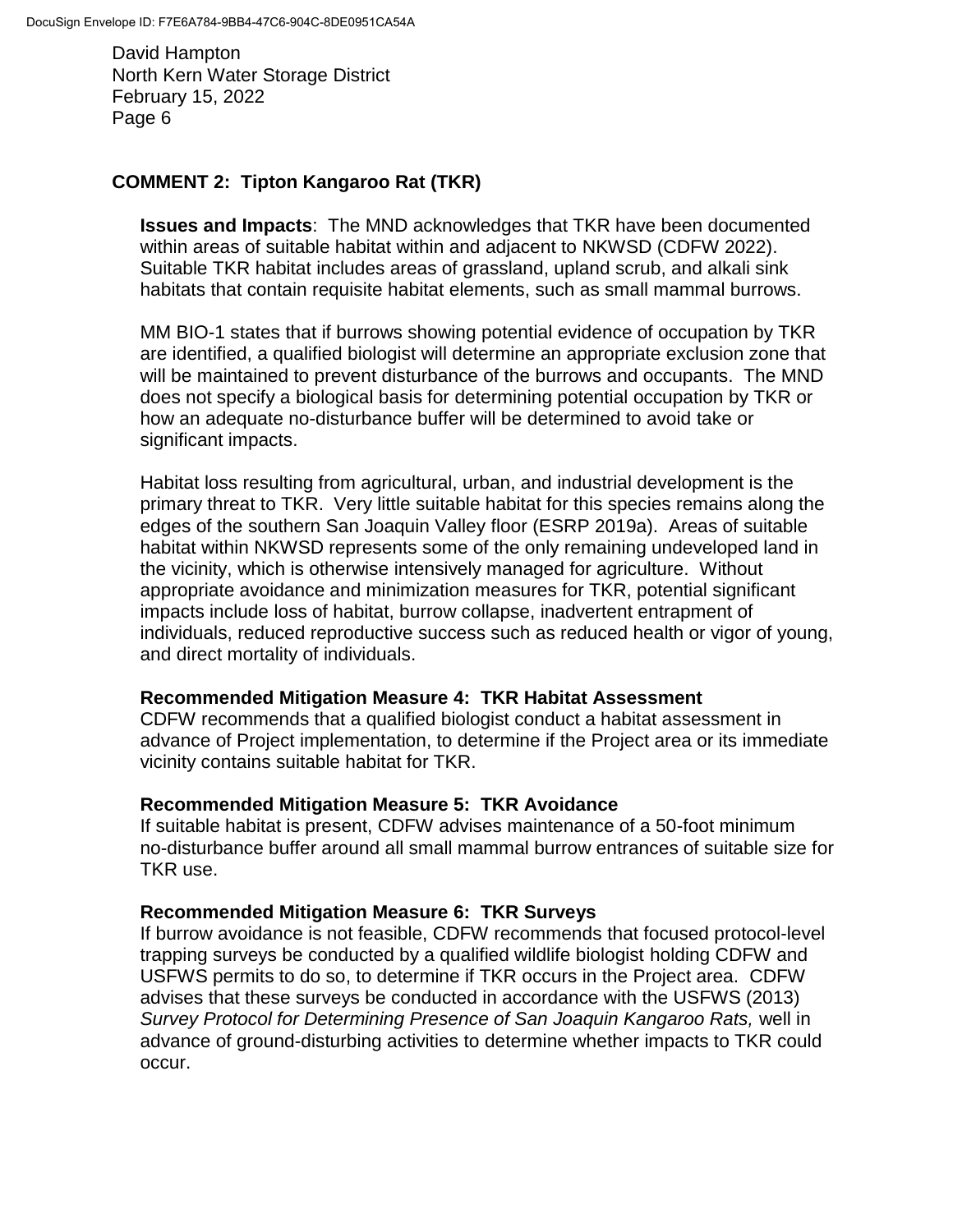### **Recommended Mitigation Measure 7: TKR Take Authorization**

TKR activity or detection warrants consultation with CDFW to discuss how to avoid take or, if avoidance is not feasible, to acquire an ITP prior to ground-disturbing activities, pursuant to Fish and Game Code section 2081, subdivision (b).

## **COMMENT 3: Swainson's Hawk (SWHA) and White-Tailed Kite (WTKI)**

**Issues and Impacts:** The MND acknowledges that SWHA and WTKI are known to the Project area and have the potential to nest in riparian habitat and other mature trees located within the Project site and within ½ mile of the Project. Suitable foraging habitat for these species exists within the vicinity of the Project site, including annual grassland, alfalfa or grain fields, and livestock pasture. In addition, conversion of undeveloped and agricultural land can directly influence distribution and abundance of SWHA, due to the reduction in foraging habitat. Groundwater pumping, surface water diversion, and habitat conversion may result in loss of riparian habitat and subsequent loss of nesting habitat. Without appropriate avoidance and minimization measures for SWHA and WTKI, potential significant impacts include nest abandonment and reduced reproductive success that includes mortality of young, and reduced health and vigor of eggs and/or young.

Mitigation Measure BIO-2b on page 3-31 of the MND states that a qualified biologist will conduct surveys of potential SWHA within ¼ mile using the *Recommended Timing and Methodology for Swainson's Hawk Nesting Surveys in California's Central Valley* (SWHA TAC 2000). At a minimum, a survey will be conducted within 14 days before Project activities begin near suitable nest trees, from April through August. BIO-2b states that if an active SWHA or WTKI nest is observed, a protective buffer will be established and implemented until the nest is no longer active. The MND analysis does not provide a biological basis of a  $\frac{1}{4}$ -mile survey radius for SWHA nests or how a no-disturbance buffer will be determined as adequate to avoid significant impacts, including but not limited to take of individuals through nest failure or other means, as a result of Project implementation.

The trees and riparian habitat within the Project area represent some of the only remaining suitable nesting habitat in the local vicinity. Depending on the timing of construction, activities including noise, vibration, and movement of workers or equipment could affect nests and have the potential to result in nest abandonment, significantly impacting local nesting SWHA and WTKI. In addition, agricultural cropping patterns can directly influence distribution and abundance of SWHA. For example, SWHA can forage in grasslands, pasture, hay crops, and low growing irrigated crops; however, other agricultural crops such as orchards and vineyards are incompatible with SWHA foraging (Estep 2009, Swolgaard et al. 2008).

In the San Joaquin Valley, suitable nest trees may be a limiting factor for SWHA productivity. The loss of suitable nest trees, particularly in proximity to foraging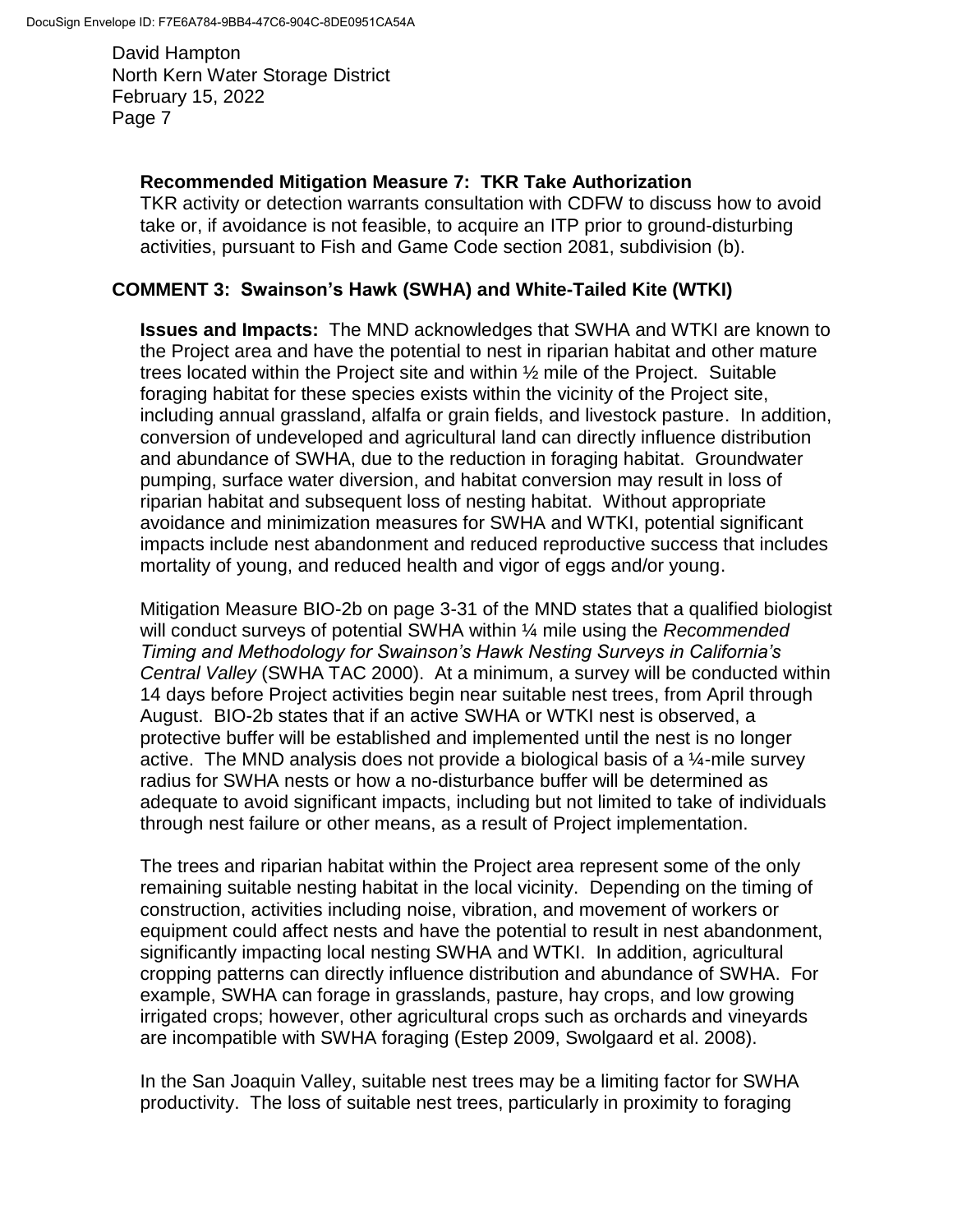habitat, has the potential to significantly impact local SWHA (CDFW 2016). CDFW considers removal of known bird-of-prey nest trees, even outside of the nesting season, a potentially significant impact under CEQA, and, in the case of SWHA, it could also result in take under CESA. Project activities near the nest that differ from baseline disturbance regimes in type, timing, and/or magnitude can affect adults caring for eggs and young in the nest, and can affect nestling behavior. Project activities including noise, vibration, odors, visual disturbance, and movement of workers or equipment could affect nesting individuals and have the potential to result in nest abandonment or reduced nesting success, significantly impacting local nesting SWHA and WTKI.

### **Recommended Mitigation Measure 8: SWHA and WTKI Nest Tree Avoidance and Mitigation**

In addition to avoiding occupied nest trees, CDFW recommends that impacts to known nest trees be avoided at all times of year, or that mitigation occurs for these impacts. Regardless of nesting status, if potential or known SWHA and WTKI nesting trees are removed, CDFW recommends they be replaced with an appropriate native tree species, planted at a ratio of 3:1 (replaced to removed), in an area that will be protected in perpetuity via recordation of a Conservation Easement. This mitigation will offset potential impacts of the loss of nesting habitat.

### **Recommended Mitigation Measure 9: Focused SWHA and WTKI Surveys**

To reduce potential Project-related impacts to SWHA and WTKI, CDFW recommends that a qualified wildlife biologist conduct surveys for nesting birds of prey, including SWHA and WTKI, following the survey methodology developed by the SWHA Technical Advisory Committee (SWHA TAC 2000) during the nesting season of or prior to Project initiation, within the Project area and a ½-mile buffer around the Project area. In addition, if Project activities will take place during the typical breeding season (February 1 through September 15), CDFW recommends that additional preconstruction surveys for active nests be conducted by a qualified biologist no more than 10 days prior to the start of construction.

### **Recommended Mitigation Measure 10: SWHA and WTKI Buffers**

If an active SWHA or WTKI nest is found during preconstruction surveys, CDFW recommends implementing a minimum ½-mile no-disturbance buffer until the breeding season has ended or until a qualified biologist has determined that the birds have fledged and are no longer reliant upon the nest site or parental care for survival.

### **Recommended Mitigation Measure 11: SWHA Take Authorization**

If a ½-mile no-disturbance nest buffer is not feasible, consultation with CDFW is warranted, and an ITP for SWHA may be necessary prior to project implementation to avoid unauthorized take, pursuant to Fish and Game Code section 2081, subdivision (b).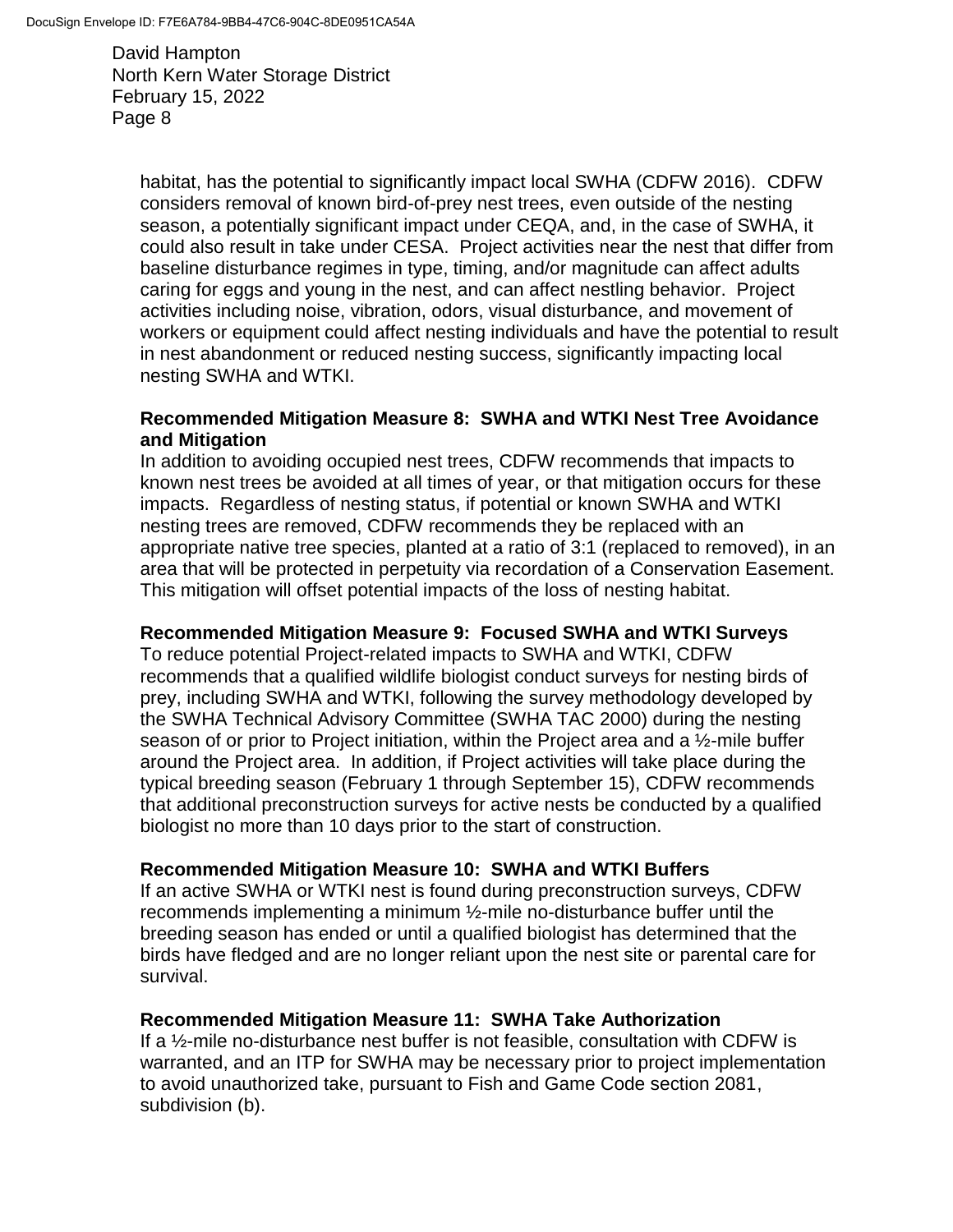> Pursuant to Fish and Game Code section 3511, CDFW cannot authorize incidental take of WTKI. Therefore, CDFW recommends implementation of a minimum ½-mile no-disturbance buffer around identified WTKI nest(s) until the breeding season has ended or until a qualified biologist has determined that the birds have fledged and are no longer reliant upon the nest or parental care for survival.

## **COMMENT 4: Tricolored Blackbird (TRBL)**

**Issues and Impacts:** TRBL are known to occur in the Project area (CDFW 2022, UC Davis 2021). Review of aerial imagery indicates that the Project area includes suitable habitat types including wetlands, ponds, and flood-irrigated agricultural land, which is an increasingly important nesting habitat type for TRBL (Meese et al. 2017). TRBL aggregate and nest colonially, forming colonies of up to 100,000 nests (Meese et al. 2014), and approximately 86% of the global population is found in the San Joaquin Valley (Kelsey 2008, Weintraub et al. 2016). In addition, TRBL have been forming larger colonies that contain progressively larger proportions of the species' total population (Kelsey 2008). In 2008, 55% of the species' global population nested in only two colonies in silage fields (Kelsey 2008). Nesting can occur synchronously, with all eggs laid within one week (Orians 1961). For these reasons, disturbance to nesting colonies can cause entire nest colony site abandonment and loss of all unfledged nests, significantly impacting TRBL populations (Meese et al. 2014). Without appropriate avoidance and minimization measures for TRBL, potential significant impacts associated with subsequent development include nesting habitat loss, nest and/or colony abandonment, reduced reproductive success, and reduced health and vigor of eggs and/or young.

### **Recommended Mitigation Measure 12: TRBL Surveys**

CDFW recommends that the Project activities be timed to avoid the typical birdbreeding season of February 1 through September 15. If Project activity that could disrupt nesting must take place during that time, CDFW recommends that a qualified biologist conduct surveys for nesting TRBL no more than 10 days prior to the start of implementation to evaluate presence or absence of TRBL nesting colonies in proximity to Project activities and to evaluate potential Project-related impacts.

### **Recommended Mitigation Measure 13: TRBL Colony Avoidance**

If an active TRBL nesting colony is found during surveys, CDFW recommends implementation of a minimum 300-foot no-disturbance buffer, in accordance with CDFW's (2015) *Staff Guidance Regarding Avoidance of Impacts to Tricolored Blackbird Breeding Colonies on Agricultural Fields in 2015*, until the breeding season has ended or until a qualified biologist has determined that nesting has ceased and the young have fledged and are no longer reliant upon the colony or parental care for survival. TRBL colonies can expand over time and for this reason, CDFW recommends that an active colony be reassessed to determine its extent within 10 days prior to Project initiation.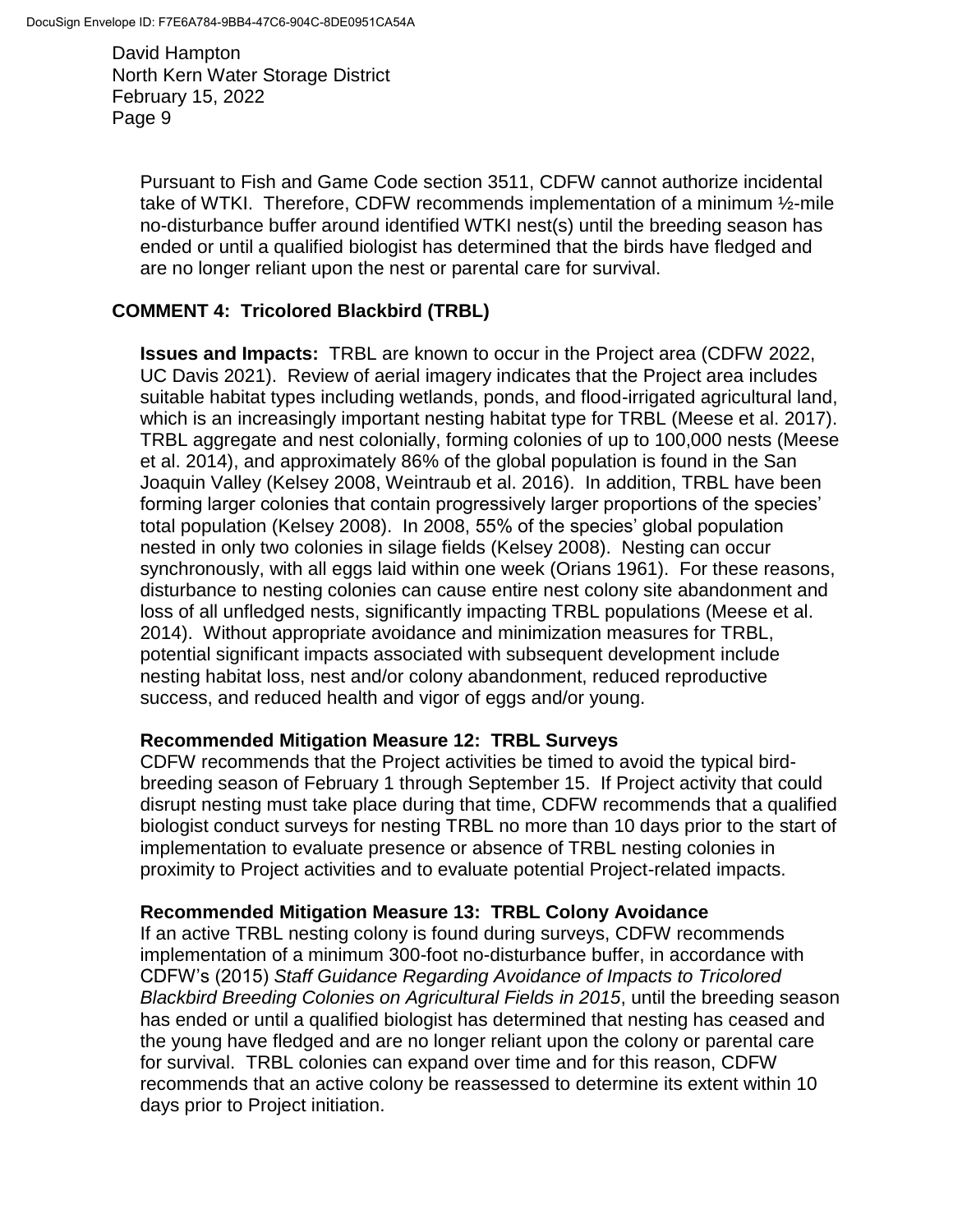### **Recommended Mitigation Measure 14: TRBL Take Authorization**

In the event that a TRBL nesting colony is detected during surveys, consultation with CDFW is warranted to discuss whether the Project can avoid take and, if take avoidance is not feasible, to acquire an ITP pursuant to Fish and Game Code section 2081, subdivision (b), prior to any Project activities.

### **COMMENT 5: Blunt-nosed leopard lizard (BNLL)**

**Issues and Impacts**: The MND acknowledges the potential for BNLL to occur within and adjacent to the NKWSD northern boundary at Poso Creek (CDFW 2022). Suitable BNLL habitat includes areas of grassland and upland scrub that contain requisite habitat elements, such as small mammal burrows. BNLL also use open space patches between suitable habitats, including disturbed sites and unpaved access roadways.

MM BIO-1 states that if burrows showing evidence of occupation by BNLL are identified, a qualified biologist will determine an appropriate exclusion zone that will be maintained to prevent disturbance of the burrows and occupants. The MND does not specify a biological basis for determining potential occupation of for how a nodisturbance buffer will be determined as adequate to avoid significant impacts, including but not limited to take of individuals through nest failure or other means, as a result of Project implementation. Without appropriate avoidance and minimization measures for BNLL, potentially significant impacts associated with ground-disturbing activities include habitat loss, burrow collapse, reduced reproductive success, reduced health and vigor of eggs and/or young, and direct mortality.

Habitat loss resulting from agricultural, urban, and industrial development is the primary threat to BNLL (ESRP 2019b). The range for BNLL now consists of scattered parcels of undeveloped land within the valley floor and the foothills of the Coast Range (USFWS 1998). Some undeveloped areas with suitable BNLL habitat may occur within the NKWSD boundary along Poso Creek.

### **Recommended Mitigation Measure 15: BNLL Habitat Assessment**

CDFW recommends that a qualified biologist conduct a habitat assessment in advance of Project implementation, to determine if the Project area or its immediate vicinity contains suitable habitat for BNLL.

#### **Recommended Mitigation Measure 16: BNLL Surveys**

If suitable habitat is present, prior to initiating any vegetation- or ground-disturbance activities, CDFW recommends conducting surveys in accordance with the *Approved Survey Methodology for the Blunt-nosed Leopard Lizard* (CDFW 2019). This recommended survey protocol, designed to optimize BNLL detectability, reasonably assures CDFW that ground disturbance will not result in take of this fully protected species.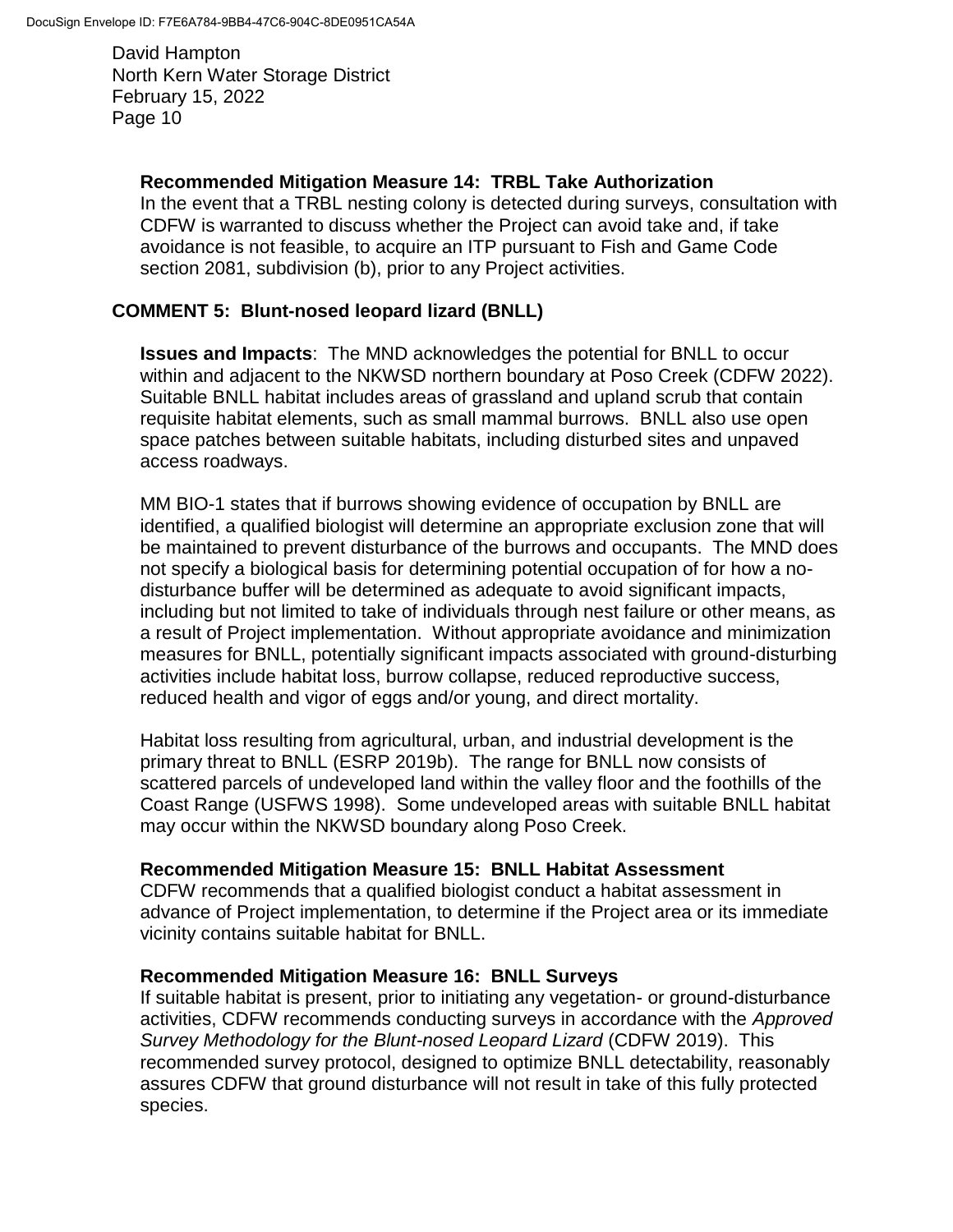CDFW advises completion of BNLL surveys no more than one year prior to initiation of ground disturbance. Please note that protocol-level surveys must be conducted on multiple dates during late spring, summer, and fall, and that within these time periods, there are specific protocol-level date, temperature, and time parameters, which must be adhered to. As a result, protocol-level surveys for BNLL are not synonymous with 30-day "preconstruction surveys" often recommended for other wildlife species. In addition, the BNLL protocol specifies different survey effort requirements based on whether the disturbance results from maintenance activities or if the disturbance results in habitat removal (CDFW 2019).

### **Recommended Mitigation Measure 17: BNLL Take Avoidance**

CDFW cannot authorize the Project-related incidental take of BNLL. BNLL detection during protocol level surveys warrants consultation with CDFW to discuss whether take of BNLL can be avoided during Project activities.

## **COMMENT 6: Crotch Bumble Bee (***Bombus crotchii***; CBB)**

**Issues and Impacts:** CBB have been documented to occur within the vicinity of the Project area (CDFW 2022). Suitable CBB habitat includes areas of grasslands and upland scrub that contain requisite habitat elements, such as small mammal burrows. CBB primarily nest in late February through late October underground in abandoned small mammal burrows, but may also nest under perennial bunch grasses or thatched annual grasses, under brush piles, in old bird nests, and in dead trees or hollow logs (Williams et al. 2014; Hatfield et al. 2015). Overwintering sites utilized by CBB mated queens include soft, disturbed soil (Goulson 2010), or under leaf litter or other debris (Williams et al. 2014). Therefore, ground disturbance and vegetation removal associated with Project implementation has the potential to significantly impact local CBB populations.

CBB was once common throughout most of the central and southern California; however, it now appears to be absent from most of it, especially in the central portion of its historic range within California's Central Valley (Hatfield et al. 2014). Analyses by the Xerces Society et al. (2018) suggest that there have been sharp declines in relative abundance of CBB by 98% and persistence by 80% over the last ten years. Without appropriate avoidance and minimization measures for CBB, potentially significant impacts associated with ground- and vegetation-disturbing activities associated with construction of the Project include loss of foraging plants, changes in foraging behavior, burrow collapse, nest abandonment, reduced nest success, reduced health and vigor of eggs, young and/or queens, in addition to direct mortality.

### **Recommended Mitigation Measure 18: CBB Surveys and Avoidance**

CDFW recommends that all small mammal burrows and thatched/bunch grasses be surveyed for the species during the optimal flight period of April 1 through July 31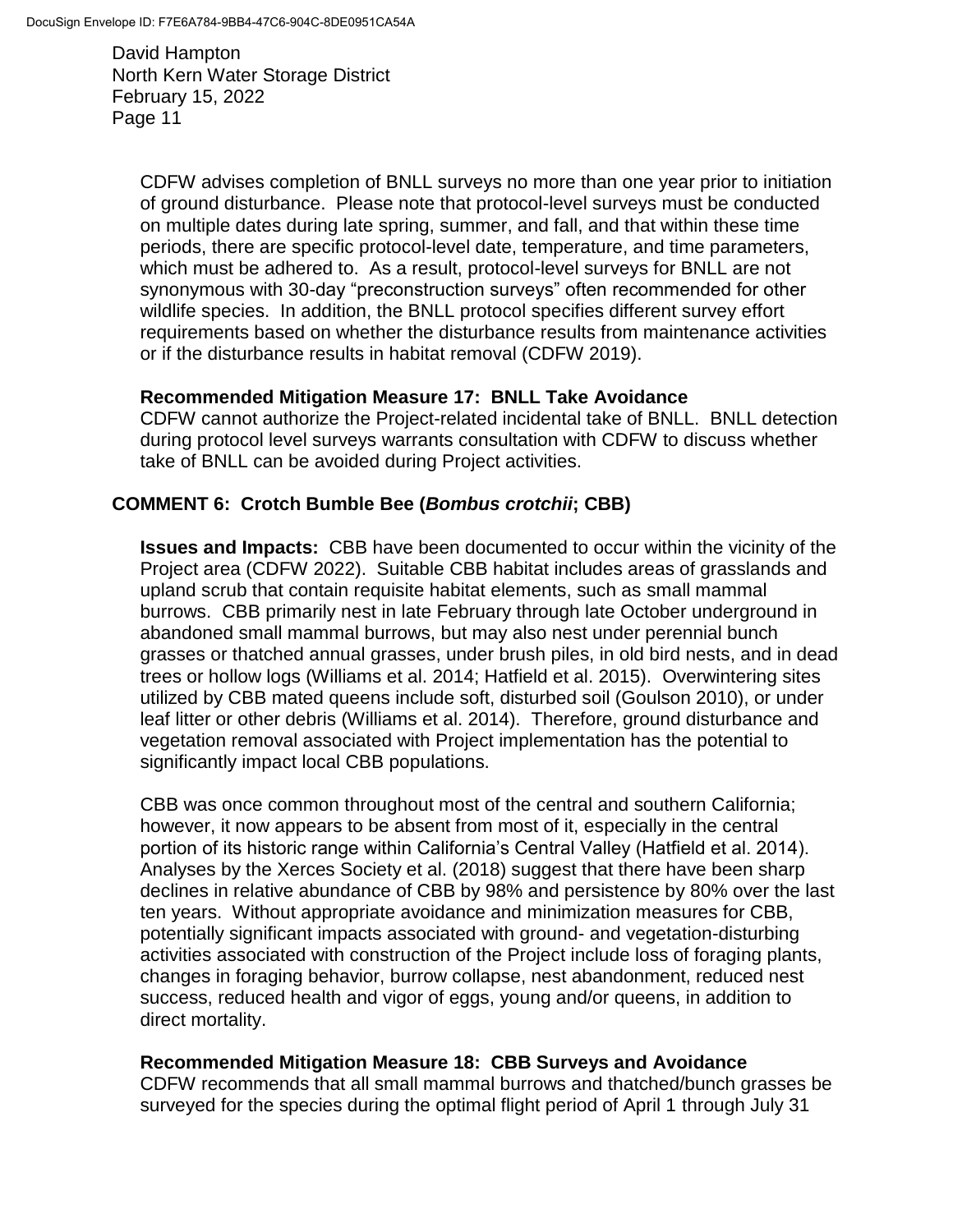during the peak blooming period of preferred plant species prior to Project implementation. Avoidance of detected queens or workers is encouraged to allow CBB to leave the Project site of their own volition. Avoidance and protection of detected nests prior to or during Project implementation is encouraged with delineation and observance of a 50-foot no-disturbance buffer.

## **COMMENT 7: Burrowing Owl (BUOW)**

**Issues and Impacts**: BUOW inhabit open grassland containing small mammal burrows, a requisite habitat feature used by BUOW for nesting and cover. Habitat both within and bordering the NKWSD, supports grassland habitat. Potentially significant direct impacts associated with subsequent activities and land conversion include habitat loss, burrow collapse, inadvertent entrapment, nest abandonment, reduced reproductive success, reduction in health and vigor of eggs and/or young, and direct mortality of individuals.

BUOW rely on burrow habitat year-round for their survival and reproduction. Habitat loss and degradation are considered the greatest threats to BUOW in California's Central Valley (Gervais et al. 2008). The NKWSD boundary contains remnant undeveloped land but is otherwise intensively managed for agriculture; therefore, subsequent ground-disturbing activities associated with subsequent constructions have the potential to significantly impact local BUOW populations.

#### **Recommended Mitigation Measure 19: BUOW Habitat Assessment**

CDFW recommends that a qualified biologist conduct a habitat assessment in advance of implementation of Project-specific activities, to determine if the Project area or its vicinity contains suitable habitat for BUOW.

### **Recommended Mitigation Measure 20: BUOW Surveys**

If suitable habitat is present on or in the vicinity of the Project area, CDFW recommends assessing presence/absence of BUOW by having a qualified biologist conduct surveys following the California Burrowing Owl Consortium's *Burrowing Owl Survey Protocol and Mitigation Guidelines* (CBOC 1993) and CDFW's *Staff Report on Burrowing Owl Mitigation* (CDFG 2012). Specifically, these reports suggest three or more surveillance surveys conducted during daylight with each visit occurring at least three weeks apart during the peak breeding season (i.e., April 15 to July 15), when BUOW are most detectable. In addition, CDFW advises that surveys include a minimum 500-foot buffer around the Project area.

### **Recommended Mitigation Measure 21: BUOW Avoidance**

CDFW recommends that no-disturbance buffers, as outlined in the *Staff Report on Burrowing Owl Mitigation* (CDFG 2012), be implemented prior to and during any ground-disturbing activities, and specifically that impacts to occupied burrows be avoided in accordance with the following table unless a qualified biologist approved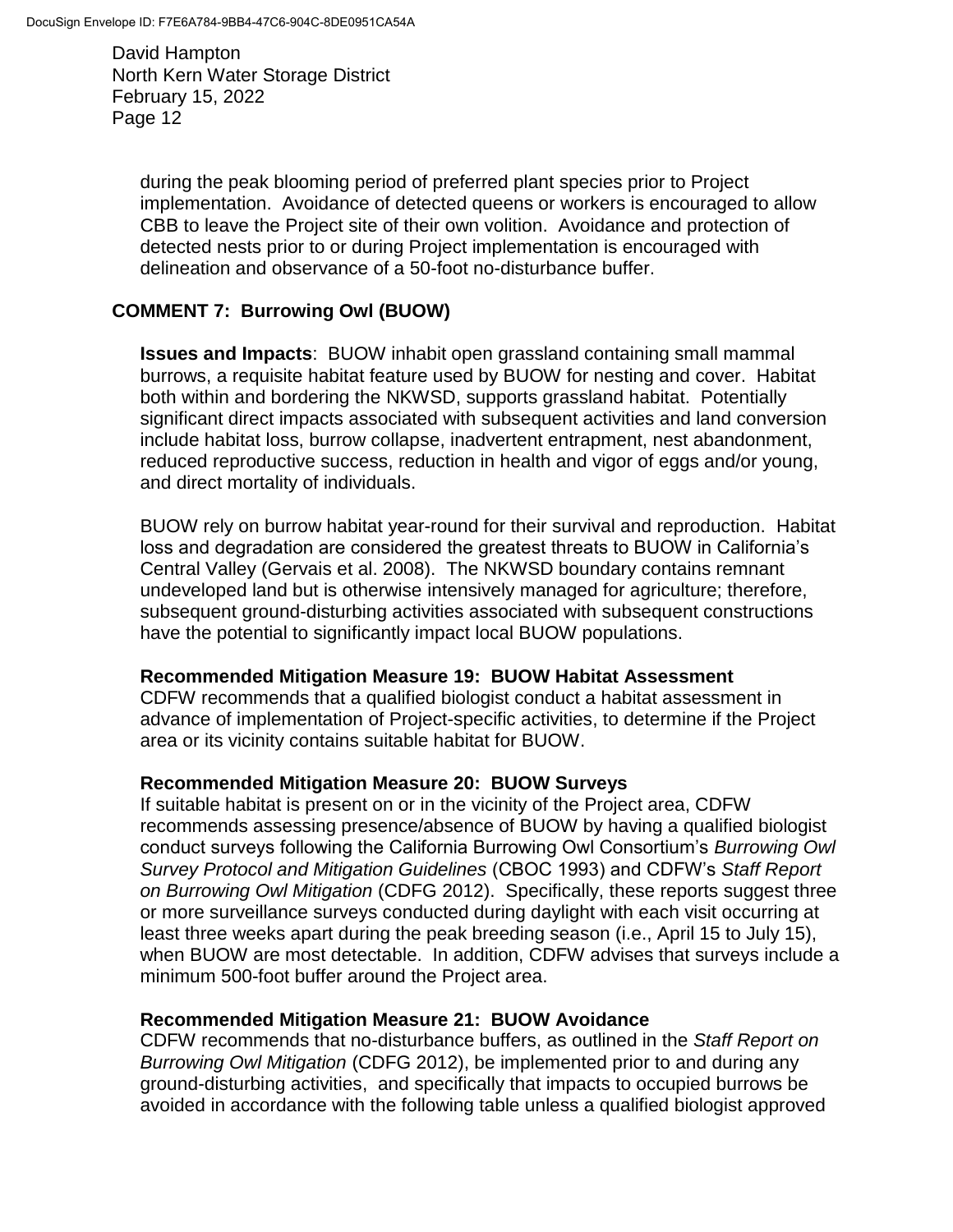> by CDFW verifies through non-invasive methods that either: 1) the birds have not begun egg laying and incubation; or 2) that juveniles from the occupied burrows are foraging independently and are capable of independent survival.

| Location      | Time of Year   | Level of Disturbance |       |       |
|---------------|----------------|----------------------|-------|-------|
|               |                | Low                  | Med   | High  |
| Nesting sites | April 1-Aug 15 | $200 \; \text{m}^*$  | 500 m | 500 m |
| Nesting sites | Aug 16-Oct 15  | 200 m                | 200 m | 500 m |
| Nesting sites | Oct 16-Mar 31  | 50 m                 | 100 m | 500 m |

\* meters (m)

### **Recommended Mitigation Measure 22: BUOW Passive Relocation and Mitigation**

If BUOW are found within these recommended buffers and avoidance is not possible, it is important to note that excluding birds from burrows is not a take avoidance, minimization, or mitigation method and is instead considered a potentially significant impact under CEQA (CDFG 2012). If it is necessary for Project implementation, CDFW recommends that burrow exclusion be conducted by qualified biologists and only during the non-breeding season, before breeding behavior is exhibited and after the burrow is confirmed empty through non-invasive methods, such as surveillance. CDFW then recommends mitigation in the form of replacement of occupied burrows with artificial burrows at a ratio of 1 burrow collapsed to 1 artificial burrow constructed (1:1) to mitigate for evicting BUOW and the loss of burrows. BUOW may attempt to colonize or re-colonize an area that will be impacted; thus, CDFW recommends ongoing surveillance at a rate that is sufficient to detect BUOW if they return.

### **COMMENT 8: Other State Species of Special Concern**

**Issues and Impacts:** American badger and California glossy snake are known to inhabit grassland and upland shrub areas with friable soils (Williams 1986, Thomson et al. 2016). These species have been documented to occur in the vicinity of the Project, which supports requisite habitat elements for these species (CDFW 2022), and habitat loss threatens these species (Williams 1986, Thomson et al. 2016). Habitat within and adjacent to the Project represents some of the only remaining undeveloped land in the vicinity, which is otherwise intensively managed for agriculture. Without appropriate avoidance and minimization measures for these species, potentially significant impacts associated with ground disturbance include habitat loss, nest/den/burrow abandonment, which may result in reduced health or vigor of eggs and/or young, and direct mortality.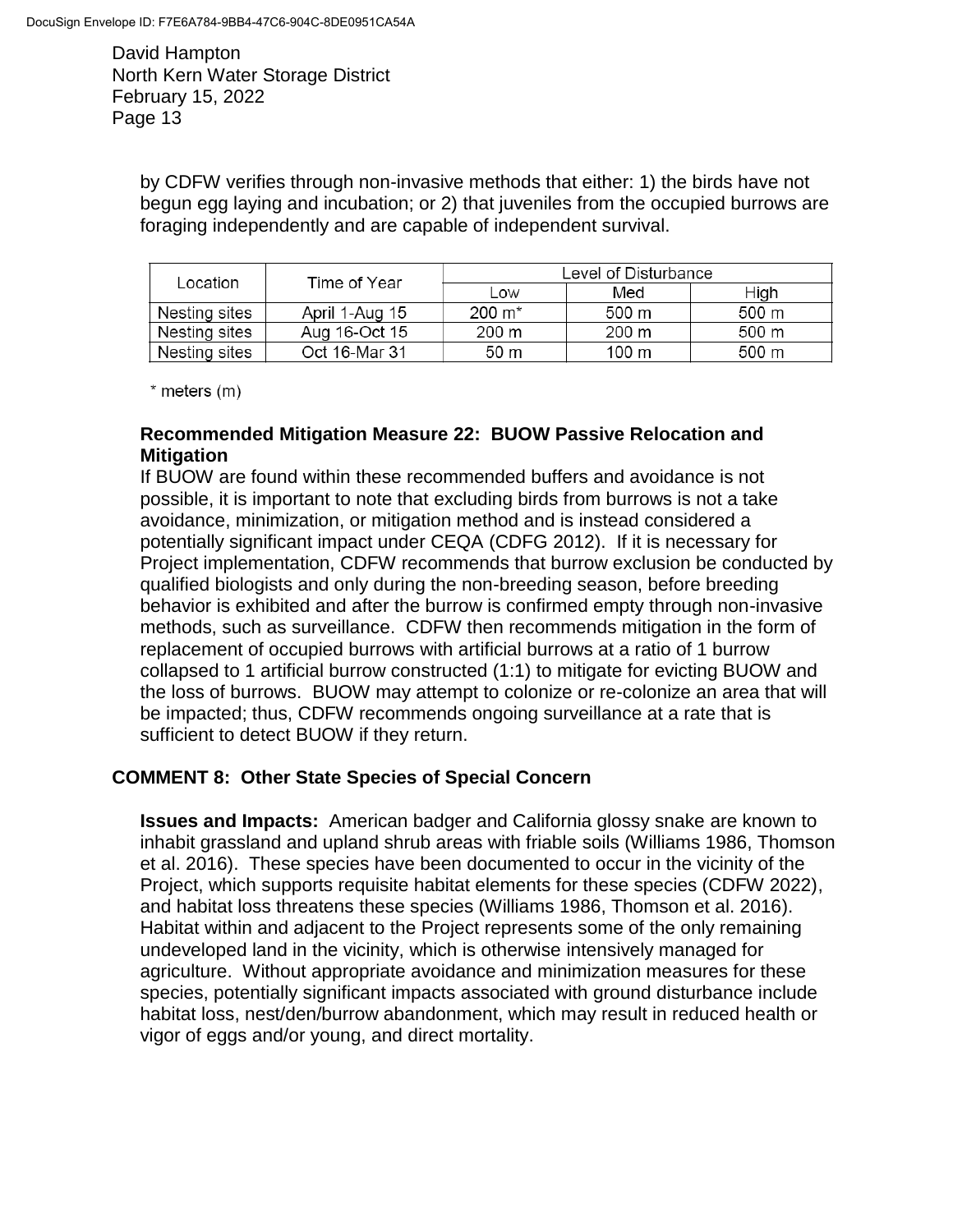### **Recommended Mitigation Measure 23: Habitat Assessment**

CDFW recommends that a qualified biologist conduct a habitat assessment in advance of project implementation, to determine if Project areas or their immediate vicinity contain suitable habitat for the species mentioned above.

### **Recommended Mitigation Measure 24: Surveys**

If suitable habitat is present, CDFW recommends that a qualified biologist conduct focused surveys for the species and their requisite habitat features to evaluate potential impacts resulting from ground and vegetation disturbance.

### **Recommended Mitigation Measure 25: Avoidance**

Avoidance whenever possible is encouraged via delineation and observance of a 50-foot no-disturbance buffer around dens of mammals like the American badger as well as the entrances of burrows that can provide refuge for small mammals, reptiles, and amphibians.

### **Editorial Comments and/or Suggestions**

**Lake and Streambed Alteration:** Project activities that have the potential to substantially change the bed, bank, and channel of streams and associated wetlands may be subject to CDFW's regulatory authority pursuant Fish and Game Code section 1600 et seq. Fish and Game Code section 1602 requires an entity to notify CDFW prior to commencing any activity that may (a) substantially divert or obstruct the natural flow of any river, stream, or lake; (b) substantially change or use any material from the bed, bank, or channel of any river, stream, or lake (including the removal of riparian vegetation): (c) deposit debris, waste or other materials that could pass into any river, stream, or lake. "Any river, stream, or lake" includes those that are ephemeral or intermittent as well as those that are perennial. CDFW is required to comply with CEQA in the issuance of a Lake or Streambed Alteration (LSA) Agreement; therefore, if the CEQA document approved for the Project does not adequately describe the Project and its impacts, a subsequent CEQA analysis may be necessary for LSA Agreement issuance. Additional information on notification requirements is available through the Central Region LSA Program at (559) 243-4593 or [R4LSA@wildlife.ca.gov,](mailto:R4LSA@wildlife.ca.gov) and the CDFW website:<https://wildlife.ca.gov/Conservation/LSA> .

**Nesting birds:** CDFW encourages that Project implementation occur during the bird non-nesting season; however, if Project activities must occur during the breeding season (i.e., February through mid-September), the Project applicant is responsible for ensuring that implementation of the Project does not result in violation of the Migratory Bird Treaty Act or relevant Fish and Game Codes as referenced above.

To evaluate Project-related impacts on nesting birds, CDFW recommends that a qualified wildlife biologist conduct pre-activity surveys for active nests no more than 10 days prior to the start of ground disturbance to maximize the probability that nests that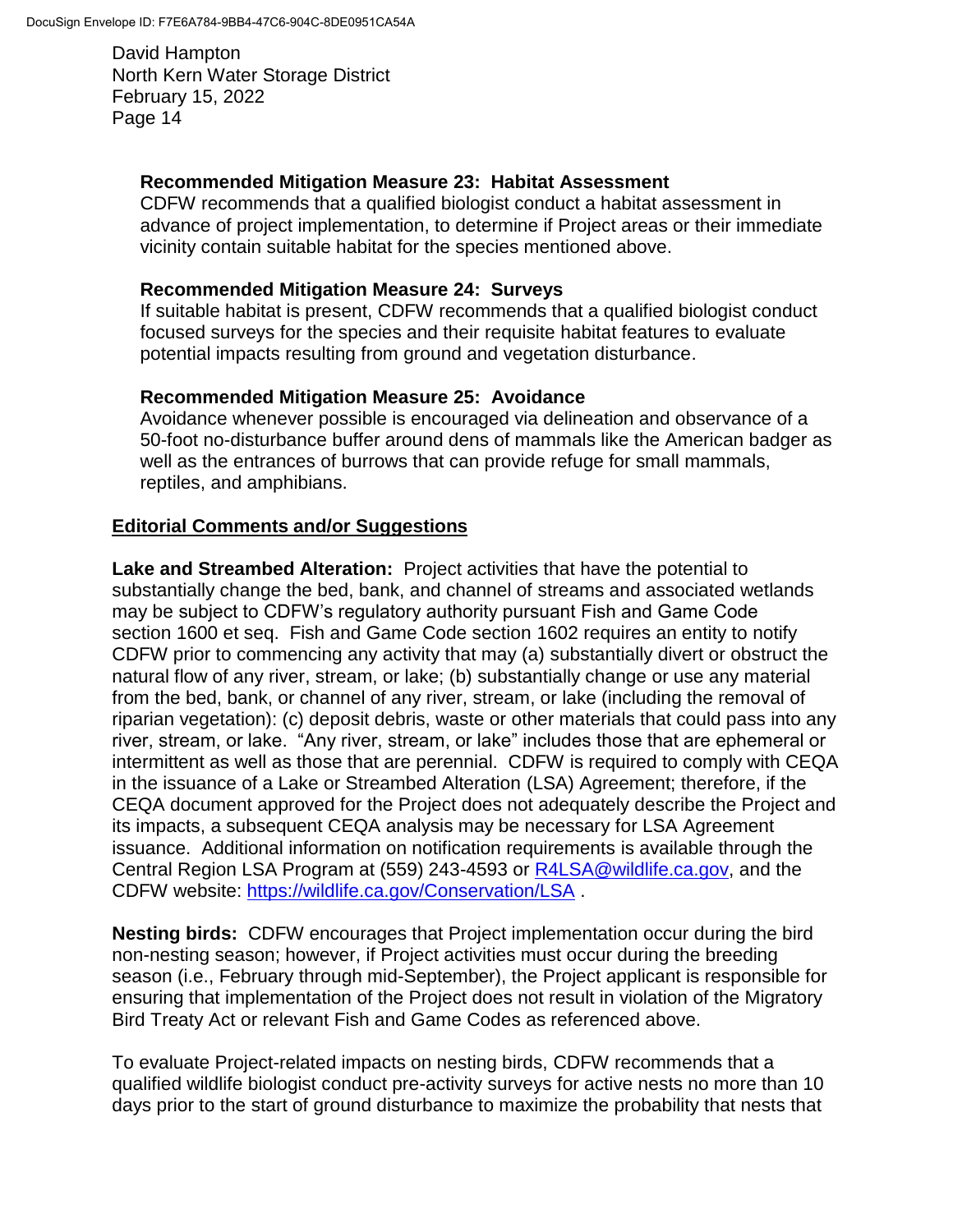could potentially be impacted by the Project are detected. CDFW also recommends that surveys cover a sufficient area around the work site to identify nests and determine their status. A sufficient area means any area potentially affected by the Project. In addition to direct impacts (i.e. nest destruction), noise, vibration, and movement of workers or equipment could also affect nests. Prior to initiation of construction activities, CDFW recommends that a qualified biologist conduct a survey to establish a behavioral baseline of all identified nests. Once construction begins, CDFW recommends that a qualified biologist continuously monitor nests to detect behavioral changes resulting from the Project. If behavioral changes occur, CDFW recommends that the work causing that change cease and that CDFW be consulted for additional avoidance and minimization measures.

If continuous monitoring of identified nests by a qualified wildlife biologist is not feasible, CDFW recommends a minimum no-disturbance buffer of 250 feet around active nests of non-listed bird species and a 500-foot no-disturbance buffer around active nests of non-listed raptors. These buffers are advised to remain in place until the breeding season has ended or until a qualified biologist has determined that the birds have fledged and are no longer reliant upon the nest or parental care for survival. Variance from these no-disturbance buffers is possible when there is compelling biological or ecological reason to do so, such as when the construction area would be concealed from a nest site by topography. CDFW recommends that a qualified wildlife biologist advise and support any variance from these buffers.

**Endangered Species Act Consultation:** CDFW recommends consultation with the USFWS prior to Project ground disturbance, due to potential impacts to Federal listed species. Take under the Federal Endangered Species Act (FESA) is more stringently defined than under CESA; take under FESA may also include significant habitat modification or degradation that could result in death or injury to a listed species, by interfering with essential behavioral patterns such as breeding, foraging, or nesting. Consultation with the USFWS in order to comply with FESA is advised well in advance of Project implementation.

# **ENVIRONMENTAL DATA**

CEQA requires that information developed in environmental impact reports and negative declarations be incorporated into a database that may be used to make subsequent or supplemental environmental determinations (Pub. Resources Code, § 21003, subd. (e)). Accordingly, please report any special status species and natural communities detected during Project surveys to the California Natural Diversity Database (CNDDB). The CNNDB field survey form can be obtained at the following link:<https://www.wildlife.ca.gov/Data/CNDDB/Submitting-Data> . The completed form can be mailed electronically to CNDDB at the following email address: [CNDDB@wildlife.ca.gov.](mailto:cnddb@dfg.ca.gov) The types of information reported to CNDDB can be found at the following link: <https://www.wildlife.ca.gov/Data/CNDDB/Plants-and-Animals>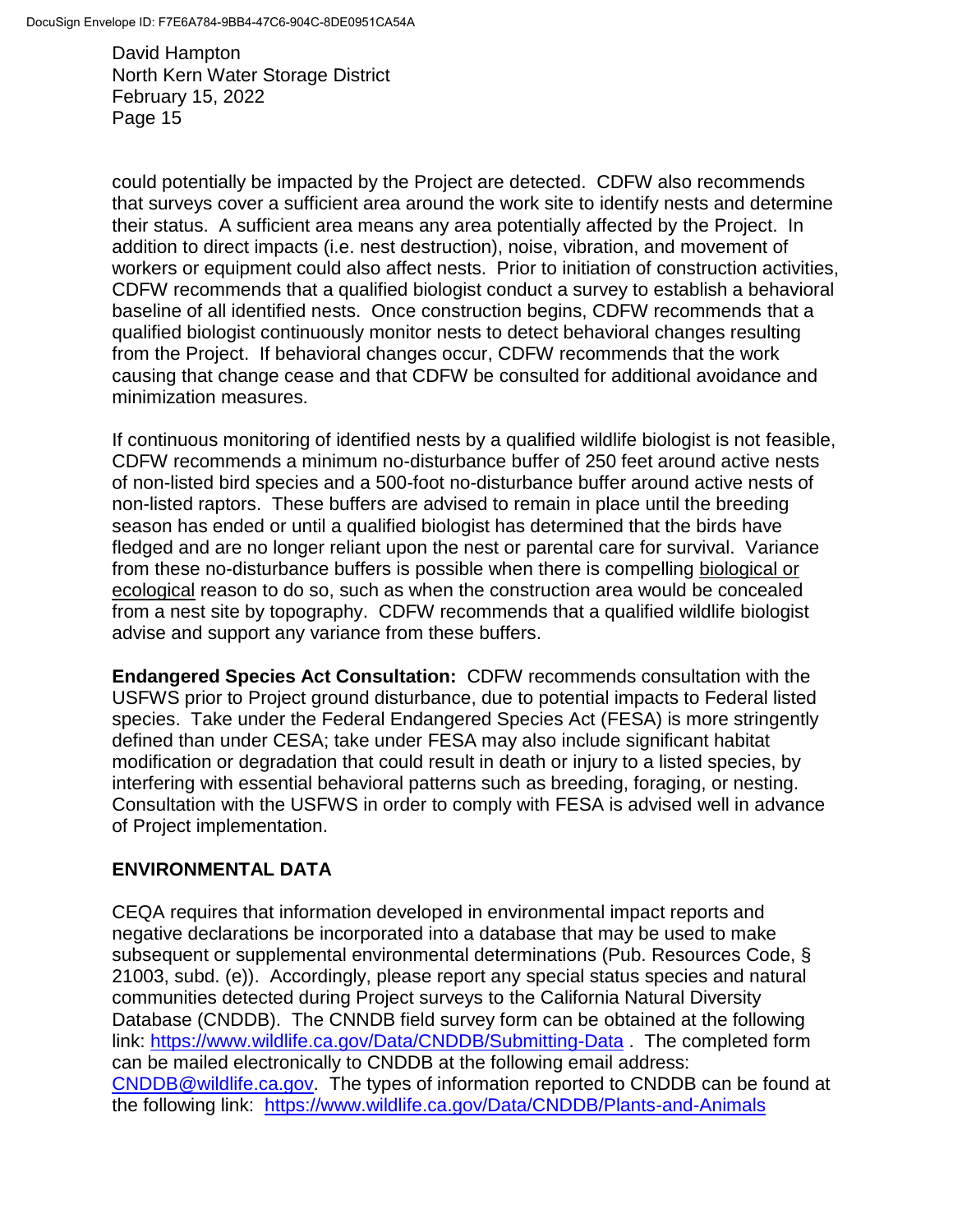## **FILING FEES**

The Project, as proposed, would have an impact on fish and/or wildlife, and assessment of filing fees is necessary. Fees are payable upon filing of the Notice of Determination by the Lead Agency and serve to help defray the cost of environmental review by CDFW. Payment of the fee is required in order for the underlying project approval to be operative, vested, and final (Cal. Code Regs, tit. 14, § 753.5; Fish & G. Code, § 711.4; Pub. Resources Code, § 21089).

## **CONCLUSION**

CDFW appreciates the opportunity to comment on the MND to assist NKWSD in identifying and mitigating Project impacts on biological resources. If you have questions regarding this letter, please contact Annette Tenneboe, Senior Environmental Scientist (Specialist), at (559) 580-3202 or by email at [Annette.Tenneboe@wildlife.ca.gov.](mailto:Annette.Tenneboe@wildlife.ca.gov)

Sincerely,

-DocuSigned by: Julie Vance

-FA83F09FE08945A... Julie A. Vance Regional Manager

cc: Office of Planning and Research, State Clearinghouse, Sacramento

Patricia Cole Division Chief, San Joaquin Valley Division Sacramento Fish and Wildlife Office United States Fish and Wildlife Service [Patricia\\_Cole@fws.gov](mailto:Patricia_Cole@fws.gov)

ec: Annette Tenneboe, California Department of Fish and Wildlife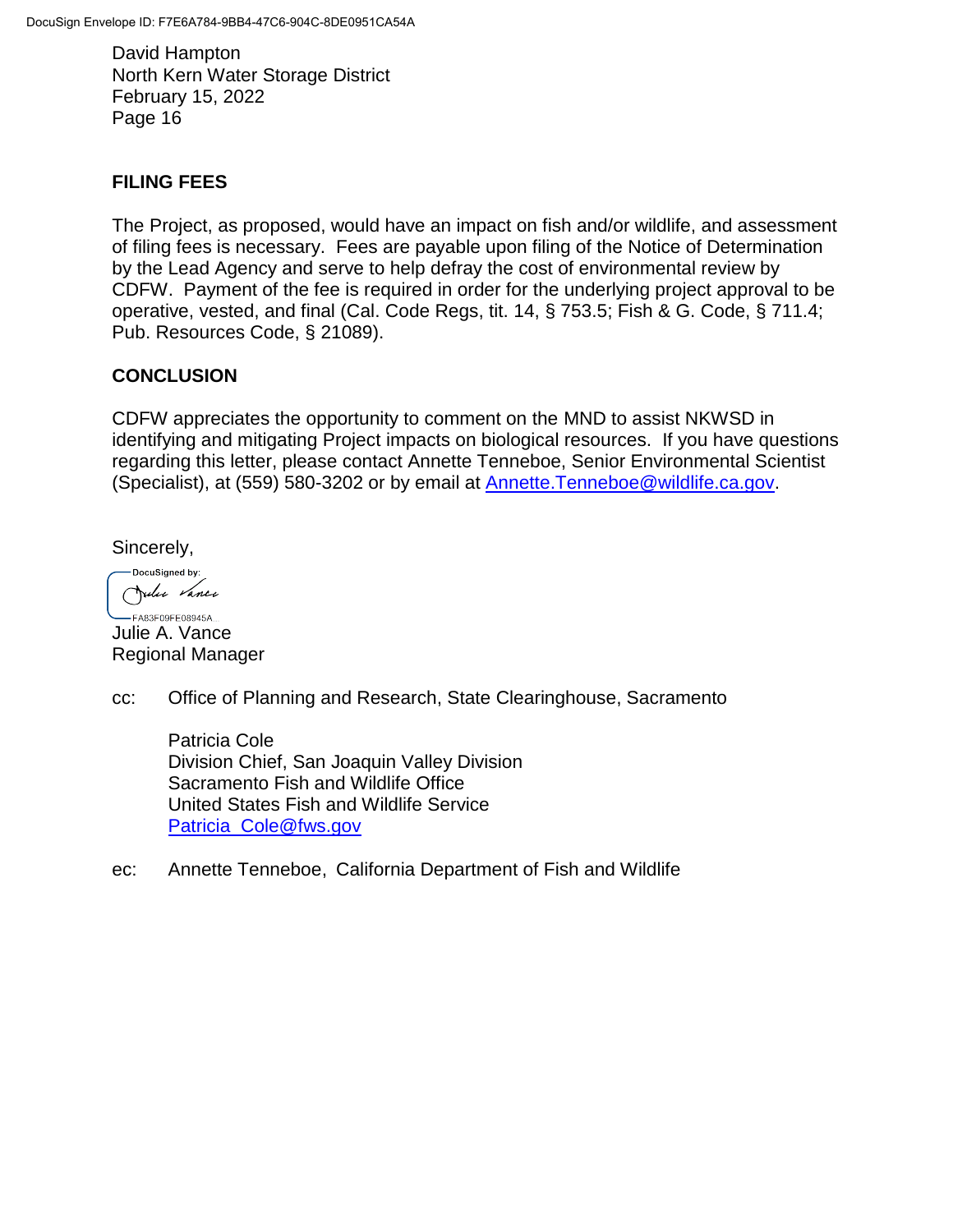# **REFERENCES**

- California Burrowing Owl Consortium (CBOC). 1993. Burrowing Owl Survey Protocol and Mitigation Guidelines. Pages 171-177 *in* Lincer, J. L. and K. Steenhof (editors). 1993. The Burrowing Owl, Its Biology and Management. Raptor Research Report Number 9.
- California Department of Fish and Game (CDFG). 2 012. Staff Report on Burrowing Owl Mitigation. California Department of Fish and Game. March 7, 2012.
- California Department of Fish and Wildlife (CDFW). 2015. Staff Guidance Regarding Avoidance of Impacts to Tricolored Blackbird Breeding Colonies on Agricultural Fields in 2015. March 19, 2015.
- CDFW. 2016. Status Review: Swainson's hawk (*Buteo swainsoni*) in California. Reported to California Fish and Game Commission. Five years status report.
- CDFW. 2019. Approved Survey Methodology for the Blunt-nosed Leopard Lizard. California Department of Fish and Wildlife, October 2019 (revised).
- CDFW. 2022. Biogeographic Information and Observation System (BIOS). https://www.wildlife.ca.gov/Data/BIOS. Accessed 04 February 2022.
- Cypher, B. and N. Frost. 1999. Condition of San Joaquin kit foxes in urban and exurban habitats. Journal of Wildlife Management 63: 930–938.
- Cypher, B.L., S.E. Phillips, and P.A. Kelly. 2013. Quantity and distribution of suitable habitat for endangered San Joaquin kit foxes: conservation implications. Canid Biology & Conservation 16(7): 25-31. http://www.canids.org/CBC/16/San\_Joaquin\_kit\_fox\_habitat\_suitability.pdf
- Endangered Species Recovery Program (ESRP). 2019a. Tipton kangaroo rat. http://esrp.csustan.edu/speciesprofiles/profile.php?sp=amne. Accessed -4 February 2022.
- ESRP. 2019b. Blunt-nosed leopard lizard. http://esrp.csustan.edu/speciesprofiles/profile.php?sp=gasi. Accessed 20 September 2019.
- Estep, J. 2009. The influence of vegetation structure on Swainson's hawk (*Buteo swainsoni*) foraging habitat suitability in Yolo County, California. Prepared for the Yolo Natural Heritage Program, Woodland, CA.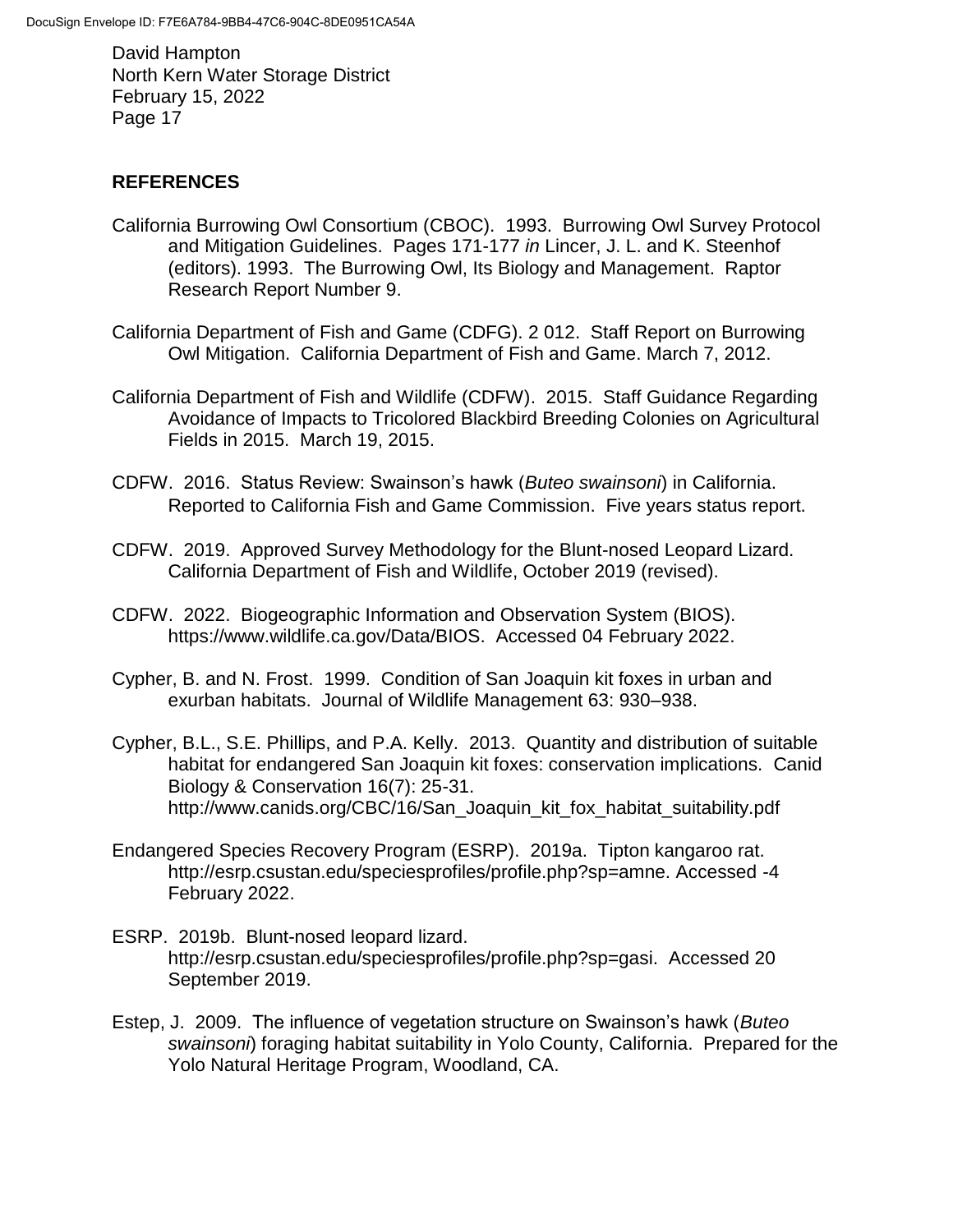- Gervais, J. A., D. K. Rosenberg, and L. A. Comrack. 2008. Burrowing Owl (*Athene cunicularia*) *In* California Bird Species of Special Concern: A ranked assessment of species, subspecies, and distinct populations of birds of immediate conservation concern in California (W. D. Shuford and T. Gardali, editors). Studies of Western Birds 1. Western Field Ornithologists, Camarillo, California, and California Department of Fish and Game, Sacramento.
- Goulson, D. 2010. Bumblebees: behaviour, ecology, and conservation. Oxford University Press, New York. 317pp.
- Hatfield, R, S. Colla, S. Jepsen, L. Richardson, R. Thorp, and S. F. Jordan. 2014. Draft IUCN Assessments for North American *Bombus* spp. for the North American IUCN Bumble Bee Specialist Group. The Xerces Society for Invertebrate Conservation, www.xerces.org, Portland, OR.
- Hatfield, R., S. Jepsen, R. Thorp, L. Richardson. and S. Colla. 2015. Bombus crotchii. The IUCN Red List of Threatened Species. http://dx.doi.org/10.2305/IUCN.UK.2015-- 2.RLTS.T44937582A46440211.en. Accessed October 27, 2020.
- Kelsey, R. 2008. Results of the tricolored blackbird 2008 census. Report submitted to U.S. Fish and Wildlife Service, Portland, OR, USA.
- Meese, R. J., E. C. Beedy, and W. J. Hamilton, III. 2014. Tricolored blackbird (*Agelaius tricolor*), The Birds of North America (P. G. Rodewald, Ed.). Ithaca: Cornell Lab of Ornithology; Retrieved from the Birds of North America: [https://birdsna](https://birdsna-org.bnaproxy.birds.cornell.edu/Species-Account/bna/species/tribla)[org.bnaproxy.birds.cornell.edu/Species-Account/bna/species/tribla.](https://birdsna-org.bnaproxy.birds.cornell.edu/Species-Account/bna/species/tribla) Accessed December 15, 2017.
- Meese, R. J. 2017. Results of the 2017 Tricolored Blackbird Statewide Survey. California Department of Fish and Wildlife, Wildlife Branch, Nongame Wildlife Program Report 2017-04, Sacramento, CA. 27 pp. + appendices.
- Orians, G. H. 1961. The ecology of blackbird (*Agelaius*) social systems. Ecological Monographs 31(3): 285–312.
- Swainson's Hawk Technical Advisory Committee (SWHA TAC). 2000. Recommended Timing and Methodology for Swainson's Hawk Nesting Surveys in the Central Valley of California. Swainson's Hawk Technical Advisory Committee. May 31, 2000.
- Swolgaard, C. A., K. A. Reeves, and D. A. Bell. 2008. Foraging by Swainson's hawks in a vineyard-dominated landscape. Journal of Raptor Research 42(3): 188-196.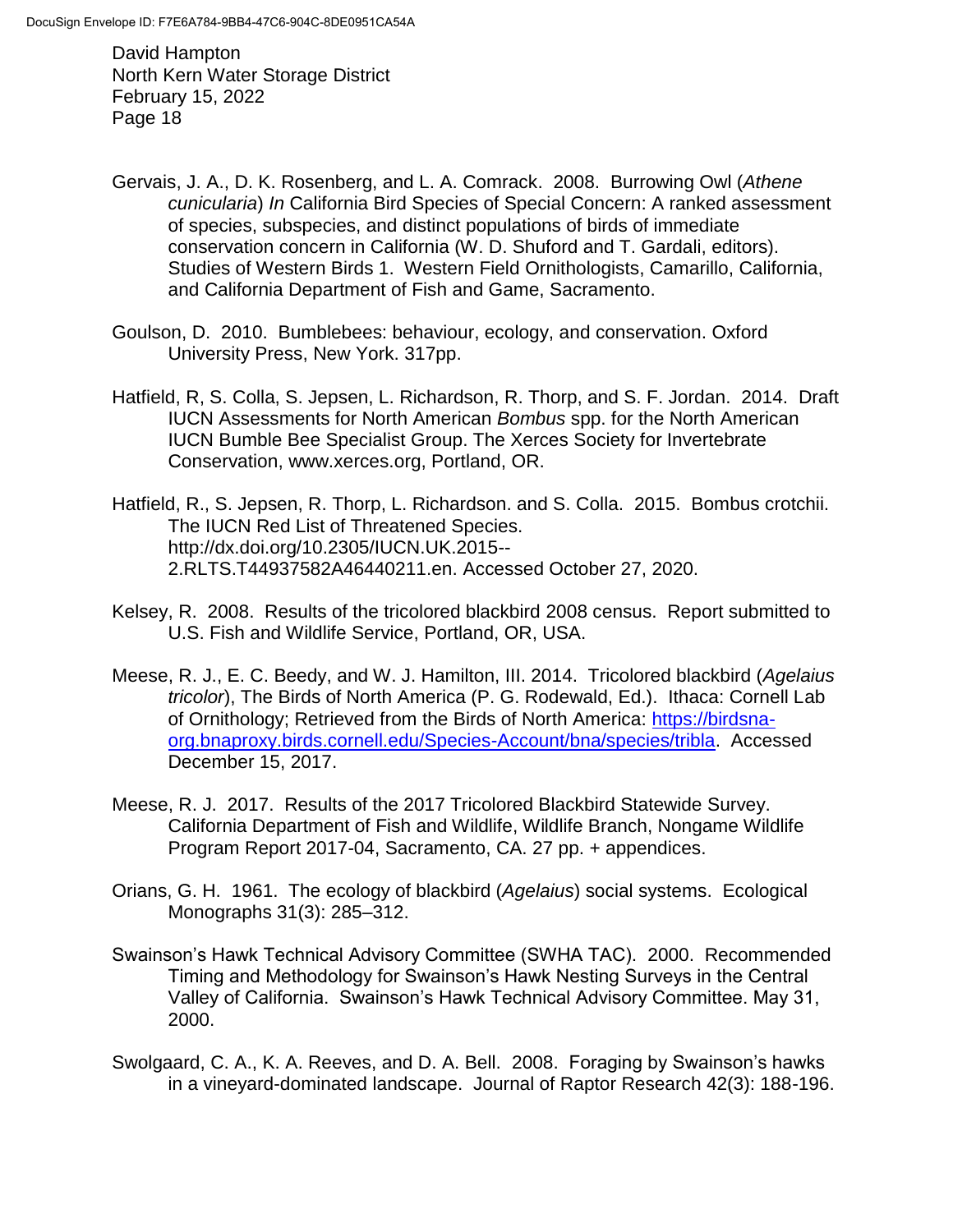- Thomson, R. C., A. N. Wright, and H. B. Shaffer. 2016. California Amphibian and Reptile Species of Special Concern. California Department of Fish and Wildlife and University of California Press: 84-92.
- University of California, Davis (UC Davis). 2021. Tricolored blackbird portal. <https://tricolor.ice.ucdavis.edu/>
- United States Fish and Wildlife Service (USFWS). 1998. Blunt-nosed leopard lizard *In*  Recovery Plan for Upland Species of the San Joaquin Valley, California. Region 1, Portland, OR. 319 pp.
- USFWS. 2011. Standard Recommendations for the Protection of the San Joaquin Kit Fox Prior to or During Ground Disturbance. United States Fish and Wildlife Service. January 2011.
- USFWS. 2013. Survey Protocol for Determining Presence of San Joaquin Kangaroo Rats. United States Fish and Wildlife Service. March 2013. [https://www.fws.gov/sacramento/es/Survey-Protocols-](https://www.fws.gov/sacramento/es/Survey-Protocols-Guidelines/Documents/SFWO%20Final%20San%20Joaquin%20K-Rat%20Trapping%20Protocol-2013.pdf)[Guidelines/Documents/SFWO%20Final%20San%20Joaquin%20K-](https://www.fws.gov/sacramento/es/Survey-Protocols-Guidelines/Documents/SFWO%20Final%20San%20Joaquin%20K-Rat%20Trapping%20Protocol-2013.pdf)[Rat%20Trapping%20Protocol-2013.pdf](https://www.fws.gov/sacramento/es/Survey-Protocols-Guidelines/Documents/SFWO%20Final%20San%20Joaquin%20K-Rat%20Trapping%20Protocol-2013.pdf)
- Weintraub, K., T. L. George, and S. J. Dinsmore. 2016. Nest survival of tricolored blackbirds in California's Central Valley. Condor 118(4): 850–861.
- Williams, D. F. 1986. Mammalian species of special concern in California. Calif. Dept. Fish and Game, Sacramento. Admin. Rep. 86-1. 112pp.
- Williams, P. H., R. W. Thorp, L. L. Richardson, and S .R. Colla. 2014. Bumble bees of North America: An Identification guide. Princeton University Press, Princeton, New Jersey. 208pp.
- Xerces Society for Invertebrate Conservation, Defenders of Wildlife, and Center for Food Safety. 2018. A petition to the State of California Fish and Game Commission to list the Crotch bumble bee (*Bombus crotchii*), Franklin's bumble bee (*Bombus franklini*), Suckley cuckoo bumble bee (*Bombus suckleyi*), and western bumble bee (*Bombus occidentalis occidentalis*) as Endangered under the California Endangered Species Act. October 2018.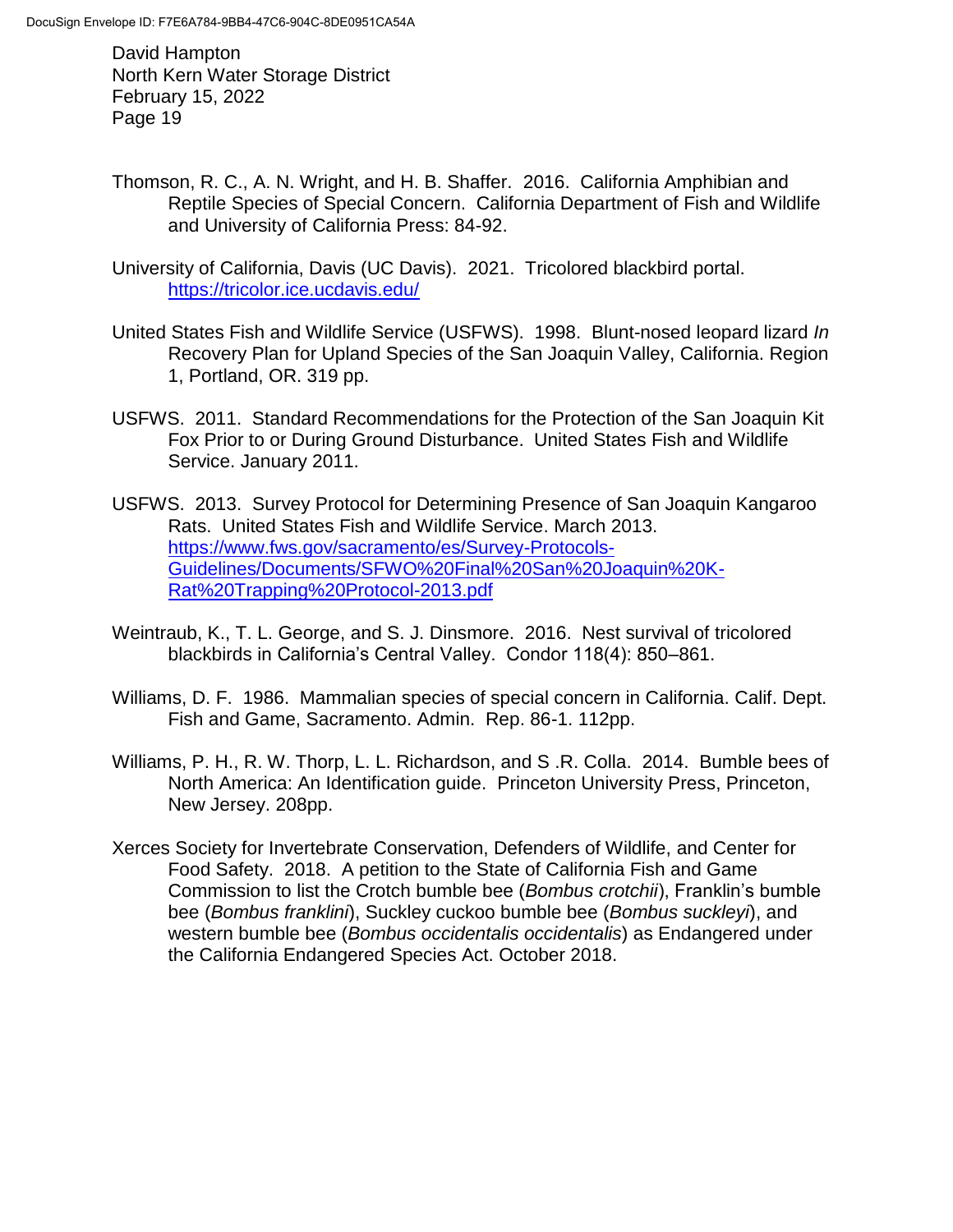# **Attachment 1**

### **CALIFORNIA DEPARTMENT OF FISH AND WILDLIFE RECOMMENDED MITIGATION MONITORING AND REPORTING PROGRAM (MMRP)**

# **PROJECT: North Kern Water Storage District Return Capacity Improvements for Regional Drought Resiliency Project**

# **STATE CLEARINGHOUSE NO.: 2022010191**

| <b>RECOMMENDED MITIGATION</b>                                              | <b>STATUS/DATE/INITIALS</b> |  |  |  |
|----------------------------------------------------------------------------|-----------------------------|--|--|--|
| <b>MEASURES</b>                                                            |                             |  |  |  |
| <b>Before Project Activity</b>                                             |                             |  |  |  |
| <b>Recommended Mitigation Measure 1:</b>                                   |                             |  |  |  |
| <b>SJKF Habitat Assessment</b>                                             |                             |  |  |  |
| <b>Recommended Mitigation Measure 2:</b>                                   |                             |  |  |  |
| <b>SJKF Surveys and Minimization</b>                                       |                             |  |  |  |
| <b>Recommended Mitigation Measure 3:</b>                                   |                             |  |  |  |
| <b>SJKF Take Authorization</b>                                             |                             |  |  |  |
| <b>Recommended Mitigation Measure 4:</b>                                   |                             |  |  |  |
| <b>TKR Habitat Assessment</b>                                              |                             |  |  |  |
| <b>Recommended Mitigation Measure 5:</b>                                   |                             |  |  |  |
| <b>TKR Avoidance</b>                                                       |                             |  |  |  |
| <b>Recommended Mitigation Measure 6:</b>                                   |                             |  |  |  |
| <b>TKR Surveys</b>                                                         |                             |  |  |  |
| <b>Recommended Mitigation Measure 7:</b>                                   |                             |  |  |  |
| <b>TKR Take Authorization</b>                                              |                             |  |  |  |
| <b>Recommended Mitigation Measure 8:</b>                                   |                             |  |  |  |
| <b>SWHA and WTKI Nest Tree Avoidance</b>                                   |                             |  |  |  |
| and Mitigation                                                             |                             |  |  |  |
| <b>Recommended Mitigation Measure 9:</b>                                   |                             |  |  |  |
| <b>Focused SWHA and WTKI Surveys</b>                                       |                             |  |  |  |
| <b>Recommended Mitigation Measure 10:</b>                                  |                             |  |  |  |
| <b>SWHA and WTKI Buffers</b>                                               |                             |  |  |  |
| <b>Recommended Mitigation Measure 11:</b>                                  |                             |  |  |  |
| <b>SWHA Take Authorization</b>                                             |                             |  |  |  |
| <b>Recommended Mitigation Measure 12:</b>                                  |                             |  |  |  |
| <b>TRBL Surveys</b>                                                        |                             |  |  |  |
| <b>Recommended Mitigation Measure 13:</b>                                  |                             |  |  |  |
| <b>TRBL Colony Avoidance</b>                                               |                             |  |  |  |
| <b>Recommended Mitigation Measure 14:</b>                                  |                             |  |  |  |
| <b>TRBL Take Authorization</b>                                             |                             |  |  |  |
| <b>Recommended Mitigation Measure15:</b><br><b>BNLL Habitat Assessment</b> |                             |  |  |  |
|                                                                            |                             |  |  |  |
| <b>Recommended Mitigation Measure 16:</b>                                  |                             |  |  |  |
| <b>BNLL Surveys</b>                                                        |                             |  |  |  |